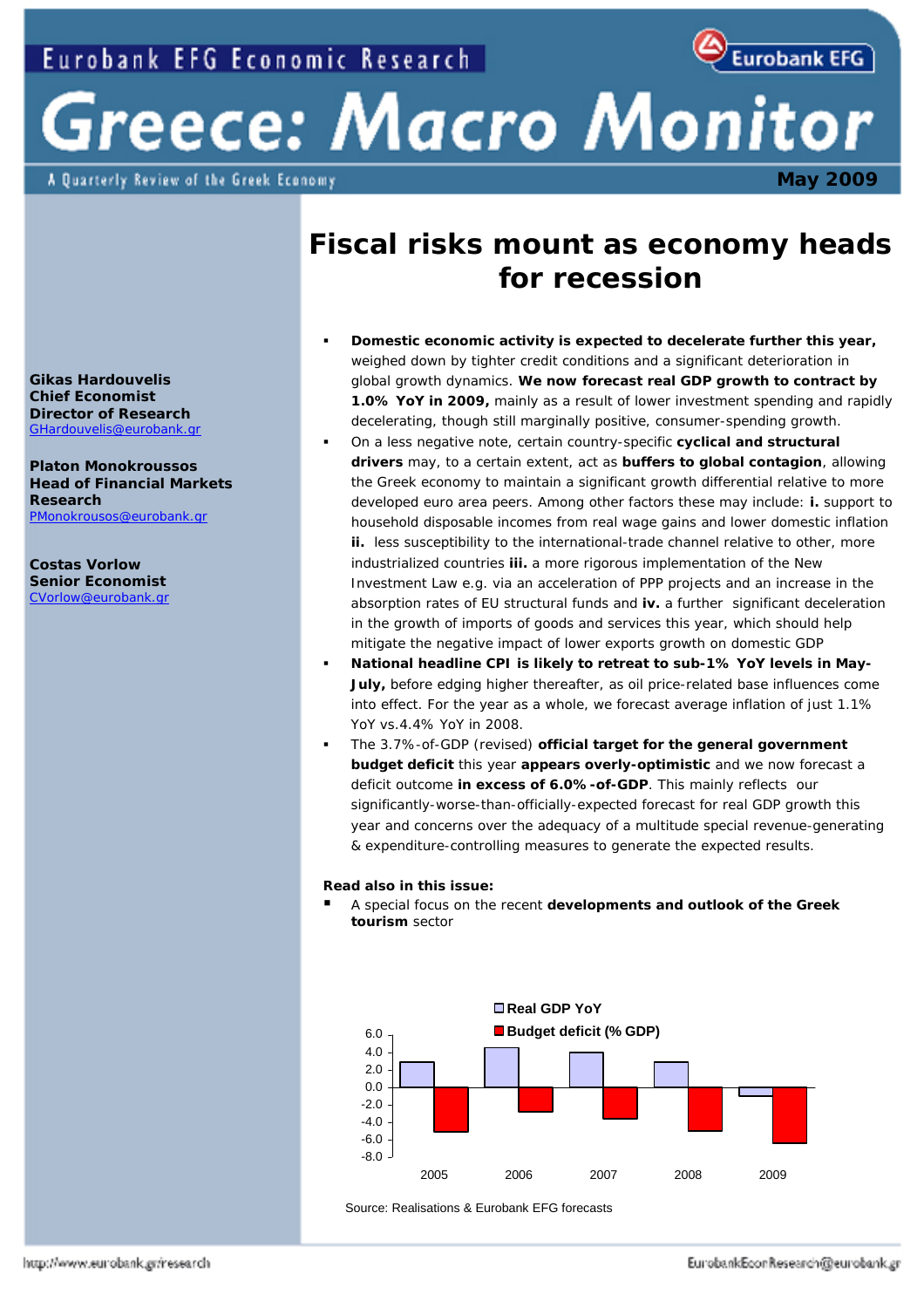| grwoth                 | 2007    | 2008    | 2009f   |  |  |
|------------------------|---------|---------|---------|--|--|
| GDP (constant prices)  |         | つ9      |         |  |  |
| Private Consumption    | 3.0     | 2.2     | 0.5     |  |  |
| Public consumption     | 7.7     | 3.2     | 2.5     |  |  |
| Total Investment       | 9.6     | $-5.3$  | $-7.5$  |  |  |
| Exports g&s            | 3.1     | 2.2     | $-8.5$  |  |  |
| Imports g&s            |         | $-4.4$  | $-5.6$  |  |  |
| National CPI (average) | 3.O     | 4.2     | 1.1     |  |  |
| Budget balance (% GDP) | $-3.6$  | $-5.0$  | $-6.4$  |  |  |
| Public debt (% GDP)    | 94.8    | 97.6    | 105.0   |  |  |
| C/A balance (% GDP)    | $-14.2$ | $-14.4$ | $-12.6$ |  |  |
| Unemployment rate      | 8.3     |         | 9.3     |  |  |

# **Greece: key macro indicators - Eurobank EFG forecasts**

Source: Official statistics & Eurobank EFG projections - As of 8 May, 2009

**Research Team:**  Gikas Hardouvelis, *Chief Economist and Director of* Research Platon Monokroussos, *Head of Market Research* Paraskevi Petropoulou, Economist Galatia Phoka, Emerging Markets Economist EFG Eurobank Ergasias, 8 Othonos Str. GR 105 57, Athens, Tel:(30210) 3718 906, 3718 999, Fax:(30210) 3337 190, Reuters Page: EMBA Internet Address: http://www.eurobank.gr

Disclaimer: This report has been issued by EFG Eurobank–Ergasias S.A and may not be reproduced or publicized in any manner. The information contained and the opinions expressed herein are for informative purposes only and they do not constitute a solicitation to buy or sell any securities or effect any other investment. EFG Eurobank–Ergasias S.A., as well as its directors, officers and employees may perform for their own account, for clients or third party persons, investments concurrent or opposed to the opinions expressed in the report. This report is based on information obtained from sources believed to be reliable and all due diligence has been taken for its process. However, the data have not been verified by EFG Eurobank–Ergasias S.A. and no warranty expressed or implicit is made as to their accuracy, completeness, or timeliness. All opinions and estimates are valid as of the date of the report and remain subject to change without notice. Investment decisions must be made upon investor's individual judgment and based on own information and evaluation of undertaken risk. The investments mentioned or suggested in the report may not be suitable for certain investors depending on their investment objectives and financial condition. The aforesaid brief statements do not describe comprehensively the risks and other significant aspects relating to an investment choice. EFG Eurobank–Ergasias S.A., as well as its directors, officers and employees accept no liability for any loss or damage,

di t i di t th t f th f thi t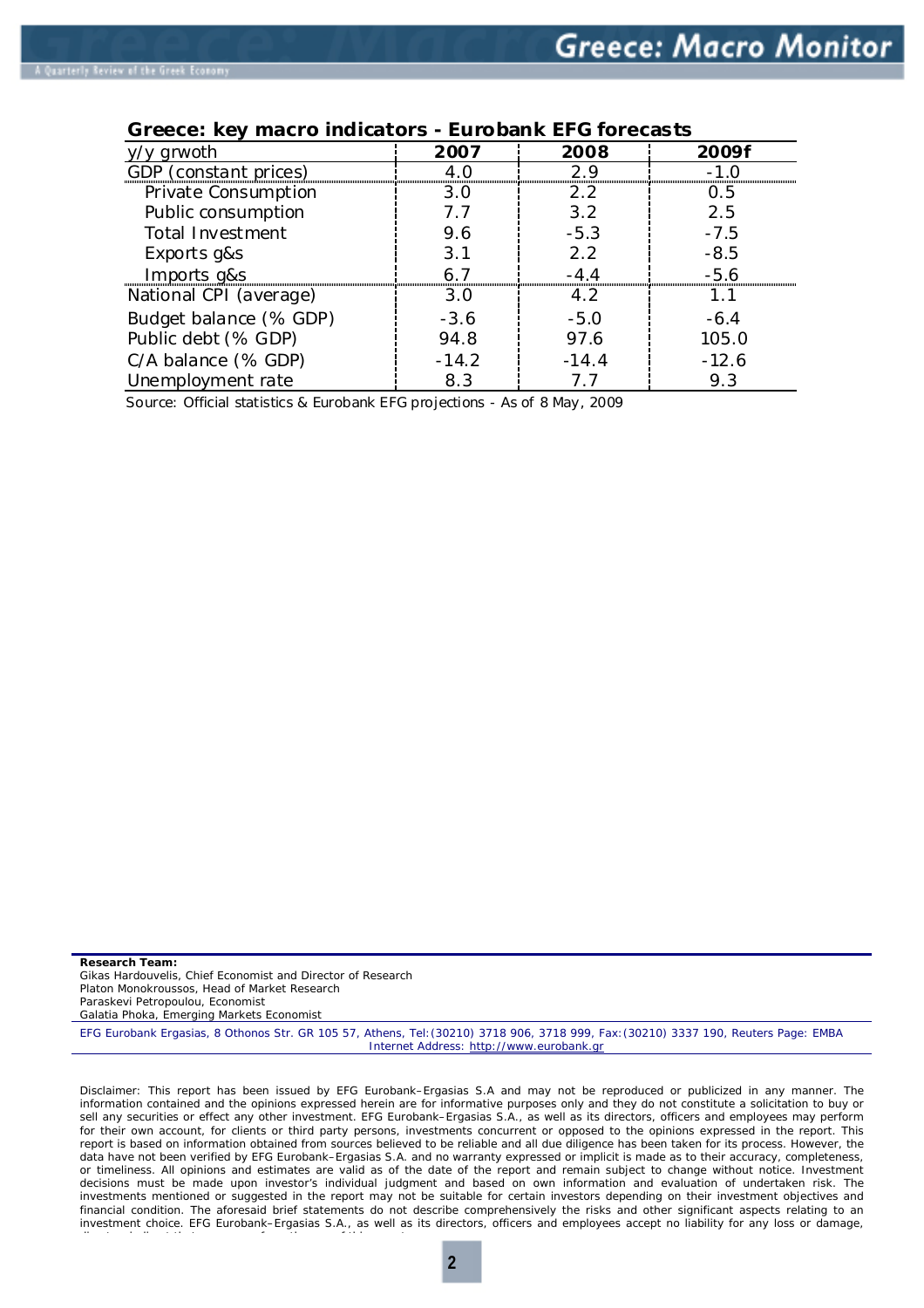#### **Macroeconomic Overview**

#### **Domestic economic growth decelerates**

According to the latest national accounts statistics, Greek real **GDP growth** decelerated to 2.4% YoY in Q4 2008, from 2.7% YoY in the prior quarter, bringing the corresponding full-year reading down to 2.9% from 4.0% in 2007. **Gross fixed capital formation** contracted by a sizeable 11.5% YoY in 2008 after rising by 4.9% YoY a year earlier, while, thanks to a sharp rise in **inventories**, total investment declined by a relatively milder 5.3% YoY, following growth of 9.6% YoY in the 2007. These negative trends, mainly reflect a sharp decline in **housing investment** *(- 29.1% YoY)* and, to a lesser extent, lower **investments in machinery & equipment** *(-9.6% YoY*) from a year earlier<sup>1</sup>. On a less negative note, **private consumption** remained the main driver of domestic economic activity, recording positive growth for the greater part of 2008, though decelerating sharply towards the end of the year on nose-diving **consumer confidence** and worsening **domestic credit** conditions. Cumulatively, private consumption rose by 2.2% YoY, after recording annual growth of 3.0% YoY in 2007, while **final consumption** expenditure grew by 2.4%, reflecting a 3.2% YoY rise in public spending. Yet, the overall contribution of domestic demand to GDP growth turned negative last year to the tune of ¾ of a percentage point of GDP, following a positive contribution of 4½ points in 2007. As such, the positive 2008 GDP outcome was chiefly the result of a concurrent improvement in the overall **external sector**, itself being mainly attributed to a sharp deceleration in the growth of **imports** of goods and services *(-4.4% YoY in 2008 vs. +6.7% YoY in 2007).*

#### **Worsened indicators of consumer vigor**

**Retail sales** excluding fuels and lubricants in volume terms posted negative growth *(-1.4% YoY)* in 2008 for the first time in several years, with the decline being particularly pronounced in the November-December period and, again, in January 2009 *(-5.8% YoY, according to the latest available data).* Extensive industrial action by trade unions ahead of the passage in parliament of a new law for reforming the social security system negatively affected retail sales in early 2008. And, in spite of a gradual recovery during the summer months, tighter domestic credit conditions,

 $\overline{a}$ 

deteriorating consumer confidence and extensive riots in main metropolitan areas around the country negatively affected sales during the Christmas shopping season. In a similar vain, **registrations of new passenger cars** dropped 6.8% YoY in 2008 following growth of 3.8% YoY a year earlier, reflecting a sharp reduction in bank financing for the purchases of consumer durables and a rapid deterioration in consumer sentiment, primarily during the last quarter of 2008. Domestic car registrations declined by a further 37.8% YoY in Q1 2009, forcing the government to take special measures to support domestic sales, including the temporary abolition of a special car registration tax.

#### **Real GDP growth**



Source: National statistics, EC, Eurobank EFG



# **Growth of GDP components**

With regard to expectations of domestic consumers and retailers, the EC **retail trade confidence indicator** for Greece hit a 10-year low in March, reflecting worsened conditions in the domestic retail market, while the **consumer confidence index** remained in the same month close to record lows,

In 2008, final consumption amounted to around 88% of nominal GDP, while the corresponding weights of housing investment, other construction investment and investment spending on metal products and machinery were 5.4%, 5.4% and 4.4%, respectively.

Source: National statistics, EC, Eurobank EFG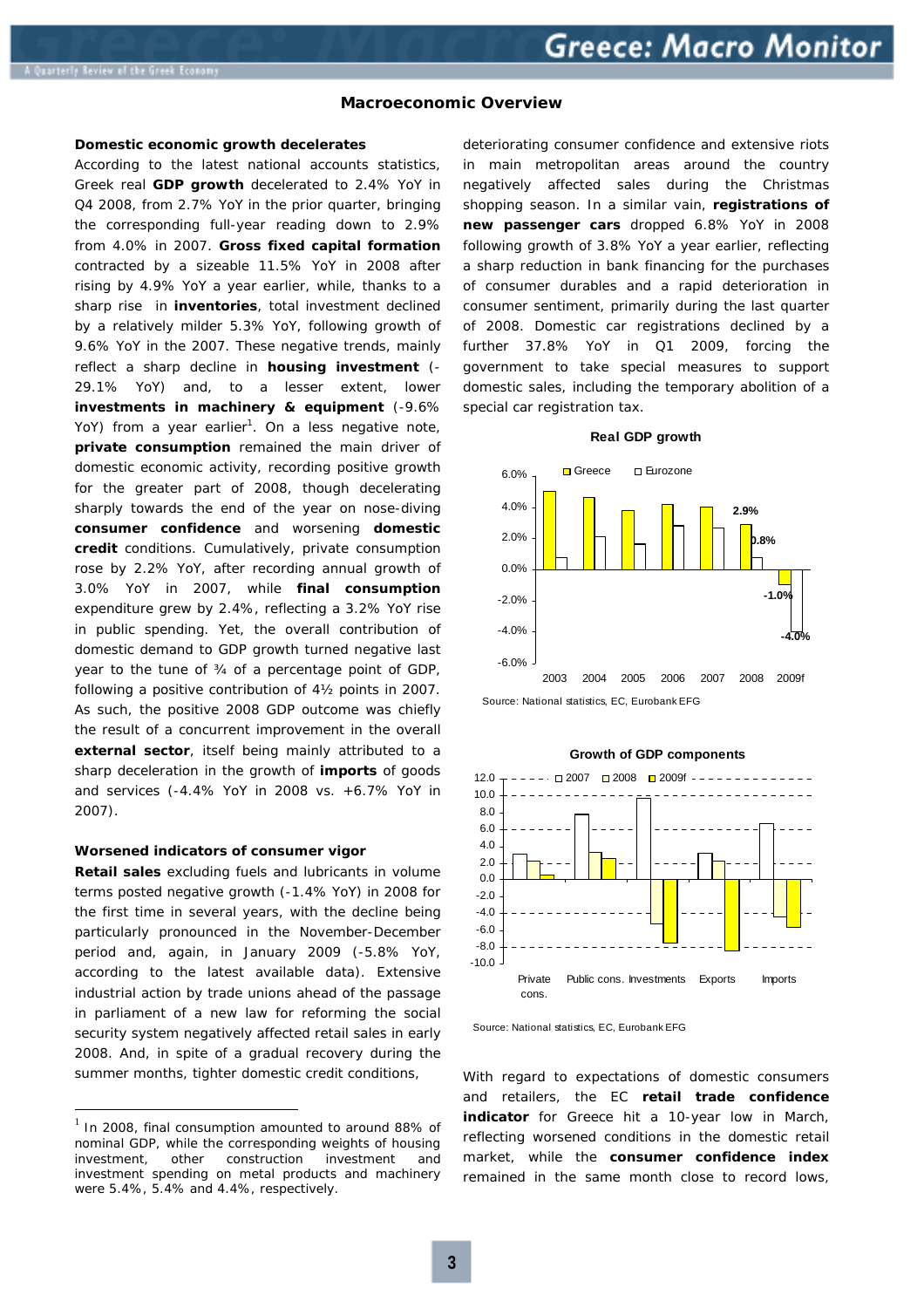tracking the nose-diving of relevant consumer-vigor indicators in the euro area.

#### **Industrial output contracts**

In the industrial sector, total output contracted by 3.7% YoY in 2008*,* weighed down by weak **manufacturing** *(-4.2% YoY)* and lower production in the **mining** and **power** sectors *(-4.3% YoY and -1.4% YoY, respectively).* The deceleration in the growth of **industrial** production continued in the first two months of 2009, with output declining by 4.6% YoY in February, following a 10.2% YoY drop in the prior month. Domestic industrial output in the first half of 2008 was negatively affected by soaring input costs, a two-week transport strike by truckers in May and a spoiled seed-oil scandal that temporarily shut down manufacturing of by-products like margarine and other processed food. Production rebounded in Q3, reflecting relative optimism with regard to domestic and external demand developments, leading to a sharp inventory build up and a decline in production during the latter part of the year as the deepening of the global financial crisis inflicted a collapse in new orders. The sharp decline in industrial output in January-February 2009 suggests an ongoing process of concurrent **inventory destocking**, which is likely to continue depressing production for several more months. Sharply weaker demand for domestically produced export goods by main trading partners and the domestic demand slowdown point to a weak trajectory of domestic industrial production for the greater part of the current year. Reflecting these developments, the index of **business expectations in manufacturing** declined in March to levels not seen since the early 80s.

#### **Housing investment in a sharp downturn**

Strong **construction** investment as a result of vibrant **residential building activity** and the implementation of big infrastructural projects has been a powerful driver of domestic demand growth in 2001-2007. <sup>2</sup> Yet, housing investment declined sharply last year, reflecting a sizeable rise in the **inventory of unsold houses** and tightened credit conditions in late 2008. Accordingly, the sharp decline in **new building permits** recorded last year continued in January 2009, with the number of new permits declining by a further 22.5% YoY.<sup>3</sup> Reflecting these unfavorable trends, the index of business expectations in the

 $\overline{a}$ 

domestic construction sector stood in March at it lowest level since the period immediately following the completion of the 2004 Olympic Games.

**Industrial Output (YoY, 3mma)**



Source: National statistics





Source: EC



Furthermore, a recent monthly construction-sector survey showed that the difference between the weighted percentages of positive and negative replies

 $2$  Total construction investment (both public & private) currently accounts for slightly over 10%-of-GDP.<br> $3$  Building permits declined by 15.4% YoY & -17.1% YoY

in volume i.e.,  $m^3$  terms in 2008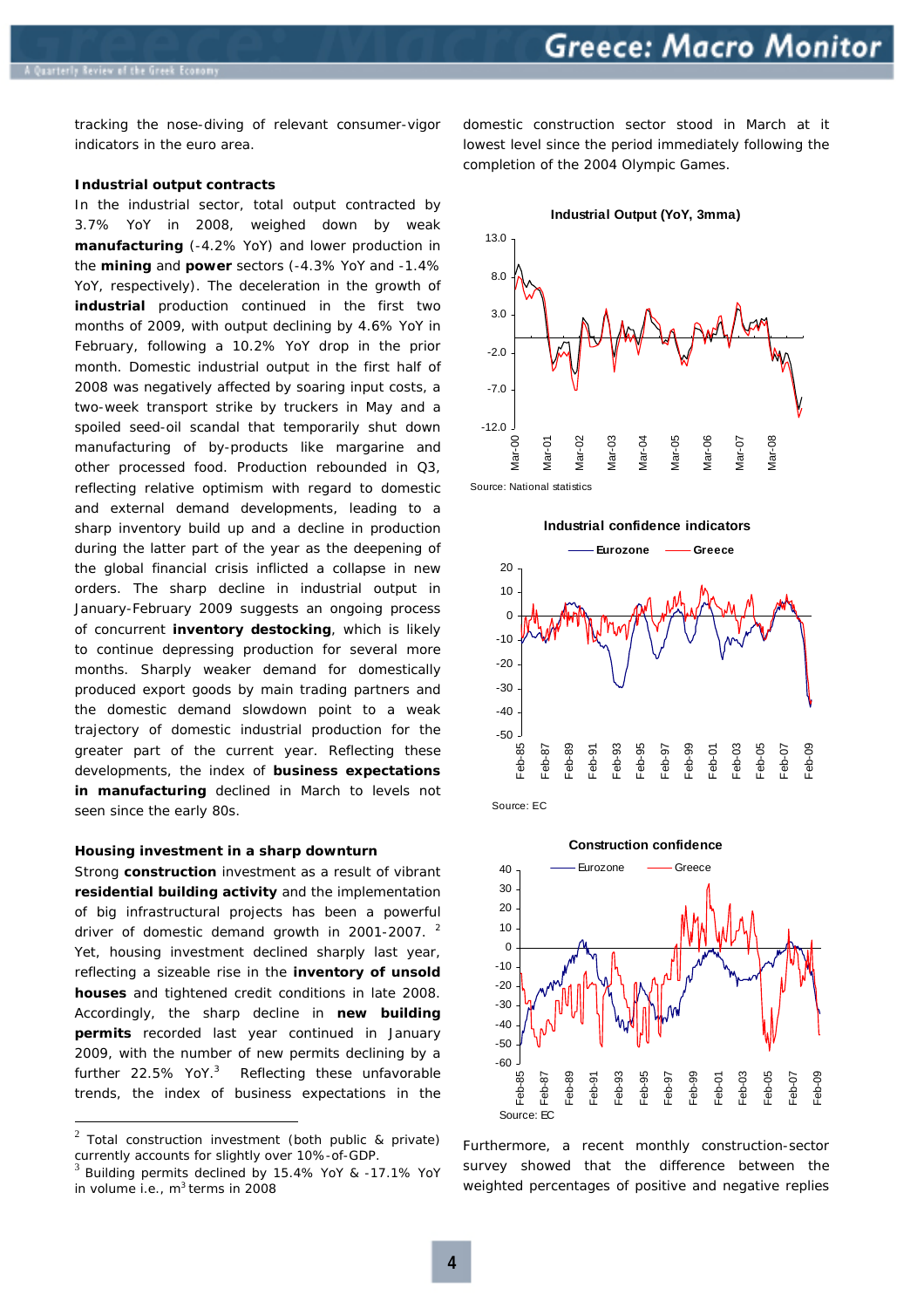regarding current activity relative to the previous quarter stood at -21 in February, its lowest level in 4½ years. The corresponding figure for planned future activity was also a dismal -44.

## **Government announces assistance measures for prospective homeowners**

In a bid to help prop up activity in the domestic construction sector, the government announced in late April a series of **assistance measures for prospective homebuyers**, ranging from state guarantees on new mortgage loans to increased tax relief on interest payments on such loans. The new measures will allow bank loans to cover up to 100 percent of a property's commercial value, up from the 75 percent allowed under current banking practices. These measures along with the continuing influx of EU structural funds and the implementation of projects aiming to reap the benefits of the new investment law and the framework for public-private partnerships are likely to alleviate continuing downward pressures in domestic construction activity in the period ahead. Yet, construction investment is again expected to record negative growth this year on the back contracting domestic demand and tightened lending conditions. With regard to price developments in the residential sector, the most recent official data shows that the first half of 2008 witnessed a continuation of the deceleration trend in the general level of prices that began in early 2006. Yet, home prices remained at relatively satisfactory levels during that period, as building costs continued to rise at above-inflation rates and constructors were not faced with urgent liquidity problems. Specifically, according to Bank of Greece data covering a number of residential areas outside Athens, the average growth of home prices was 2.3% YoY in H1 2008 compared to 3.8% YoY last year. In Athens, residential prices recorded average growth of 3.5% in 2007, while the general cost index for the construction of new residential building rose in H1 2008 by 4.5%, following growth of 4.4% in the prior year. More recently, anecdotal evidence suggest that the long awaited downward adjustment is home prices has already started to take effect since Q4 2008, with year on year declines being recorded in many areas around the country.

#### **Labor market conditions deteriorate**

In the domestic labor market, after reaching a multiyear low of 7.2% in the second quarter of 2008, the **unemployment rate** has embarked upon a rising trajectory, hitting 9.4% in January 2009 *(latest available data)*. This compares with an average unemployment rate of 8.3% in EU-16. More worrying  *and reflecting persisting structural rigidities in the domestic labor market -* the most recent official data *(Jan. 09)* showed unemployment in the 15-24 age group stood at 25%, among the highest in the euro area, with unemployment affecting women *(13.3%)*  more significantly than men *(6.7%).* Weakening domestic demand and worsening external conditions are likely to put more upward pressure in the labor market in the coming months. In response to worsening domestic employment prospects the Greek government announced in early April a €2.5bn assistance program, which includes subsidies to existing jobs and additional public-sector hiring, aiming to support the young and those working in tourism, construction and small businesses. According to government estimates, the measures will benefit some 500k people, while ca 70% of the package will be financed out of EU funds.



Source: National statistics



These measures are likely to help mitigate the impact of economic deceleration but are unlikely to prevent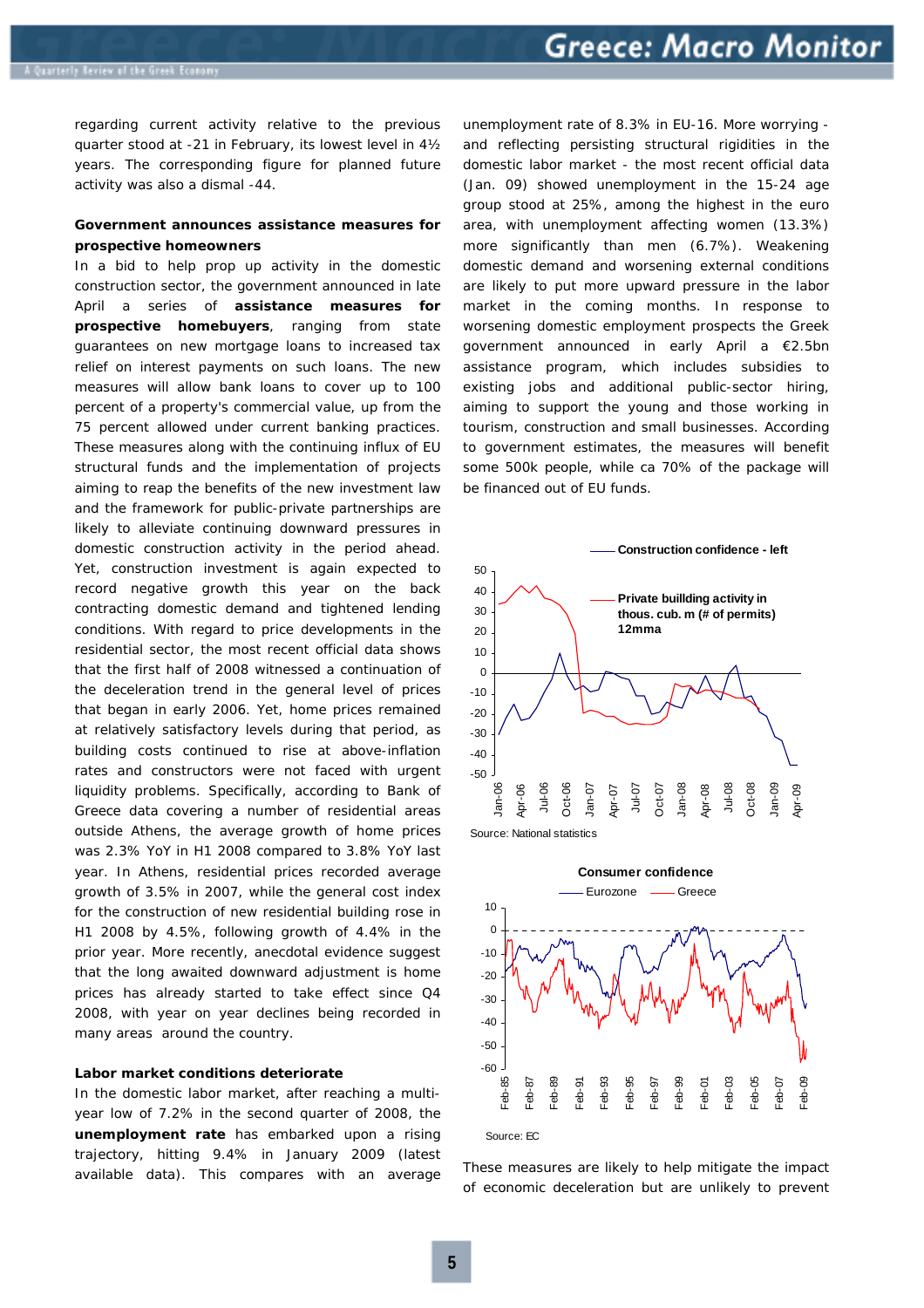the jobless rate from staying firmly above the 9.0% market throughout the remainder of the year.

#### **GDP growth forecast revised downwards**

For the current year, we now expect real GDP growth to contract by 1.0% YoY, compared to our earlier forecast for 0.5% YoY growth. National account data for Q1 2009 are not yet available, but we predict the general dynamics of GDP components witnessed in late 2008 to have broadly continued in the first quarter of this year. Namely, contracting growth in fixed investments, primarily as a result of worsened conditions in the residential construction sector and rapidly decelerating, though still marginally positive, year-on-year growth of private consumption. Specifically, we expect domestic demand to contact by around 0.9% YoY in 2009 after recording positive growth of 2.2% YoY last year. In the external sector, the global economic recession and the persistent of a positive inflation differential vis-à-vis main trading partners are expected to depress goods exports this year. Similarly, the growth of services exports *– primarily from tourism and shipping -* is likely to retreat sharply from its strong pace in recent years. With respect to the outlook of Greek tourism sector, industry bodies such as the Greek Chamber of Hotels and the Hellenic Association of Tourist and Travel Agencies have already come out with pessimist forecasts regarding holiday bookings from major tourist markets, with anecdotal evidence pointing to a 20% or bigger year-on-year decline. Tourism revenues amounted to slightly less than 5% of Greek GDP in 2008, while the total contribution of the sector to the domestic economy is estimated to be as high as three times that amount. Separately, revenues from shipping amounted to ca 8%-of-GDP last year, with anecdotal evidence currently pointing to a significant contraction in 2009 revenues.

#### **Main downside risks to our 2009 GDP projections**

include: **i.** a less favorable growth trajectory in major trading-partner economies, which could negatively affect the two most dynamic Greek export sectors, namely tourism & shipping and **ii.** a bigger-thanexpected deceleration in domestic consumption and investment spending, as a result of deteriorated sentiment, worsened domestic lending conditions and the additional fiscal tightening the country needs to implement this year in order to help bring is fiscal accounts towards a more sustainable path. With regard to the latter, note that in late March Greece was officially placed, along with five other European Union countries, under EU fiscal supervision i.e., the so-called Excessive Deficit Procedure (EDP), for failing to contain its 2008 general government budget deficit to no more than 3.0%-of-GDP. *Last year's deficit is now estimated to have reached 5.0%-of-GDP compared with an initial deficit target of just 1.6%-of-GDP*. Accordingly, the country was given a six-month deadline for the adoption corrective measures to help reduce, on a sustainable basis, its fiscal deficit below the 3%-of-GDP reference threshold by 2010. In view of these developments, the Greek government announced in mid March a series of one-off tax hikes on individuals earning more than €60,000/year along with a wage freeze for civil servants earning more than  $\epsilon$ 1,700/month<sup>4</sup>. In our view, these initiatives will not be adequate to significantly reduce the general government budget gap and the government will need to take additional measures this year to help contain its budget deficit close to levels dimmed compatible with the Maastricht Treaty<sup>5</sup>. Indeed, according to local media reports, the government is set to announce a new package of fiscal restraining – *and, by implication, growth painful –* measures right after the EU elections in early June. Besides the significant worsening of external conditions since last autumn and the potential impact of further fiscal tightening due to EDP limitations, the significant build up of domestic inventories instrumented in 2008 is another factor that could potentially depress domestic production throughout this year<sup>6</sup>

#### **Buffers to global contagion**

On a less negative note, certain country-specific cyclical and structural drivers may, to a certain extent, act as buffers to global contagion, allowing the Greek economy to maintain a significant growth differential relative to more developed euro area peers. Such favorable factors are likely to include: **i.** support to profit margins and household disposable incomes from the rapid deceleration in input costs and domestic inflation pressures *(Eurobank EFG now expects domestic consumer inflation to decline to 1.1% YoY or lower this year, from 4.2% YoY in 2008)* **ii.** real wage gains and increased transfers to the weakest segments of the population, which will continue to support private consumption spending *(~80% of GDP* 

<sup>4</sup> The one-off tax contributions will be calculated on declared 2007 incomes and the government expects to raise some  $E274$ mn from that measures.<br>
<sup>5</sup> Eurostat estimates the budgetary impact of these

measures to be 0.5%-of-GDP, with only half of it being of permanent nature.<br><sup>6</sup> Inventories grew by €3.57bn in 2008, after rising by

<sup>€225</sup>mn in 2007 and an average increase of €21mn in the prior seven years.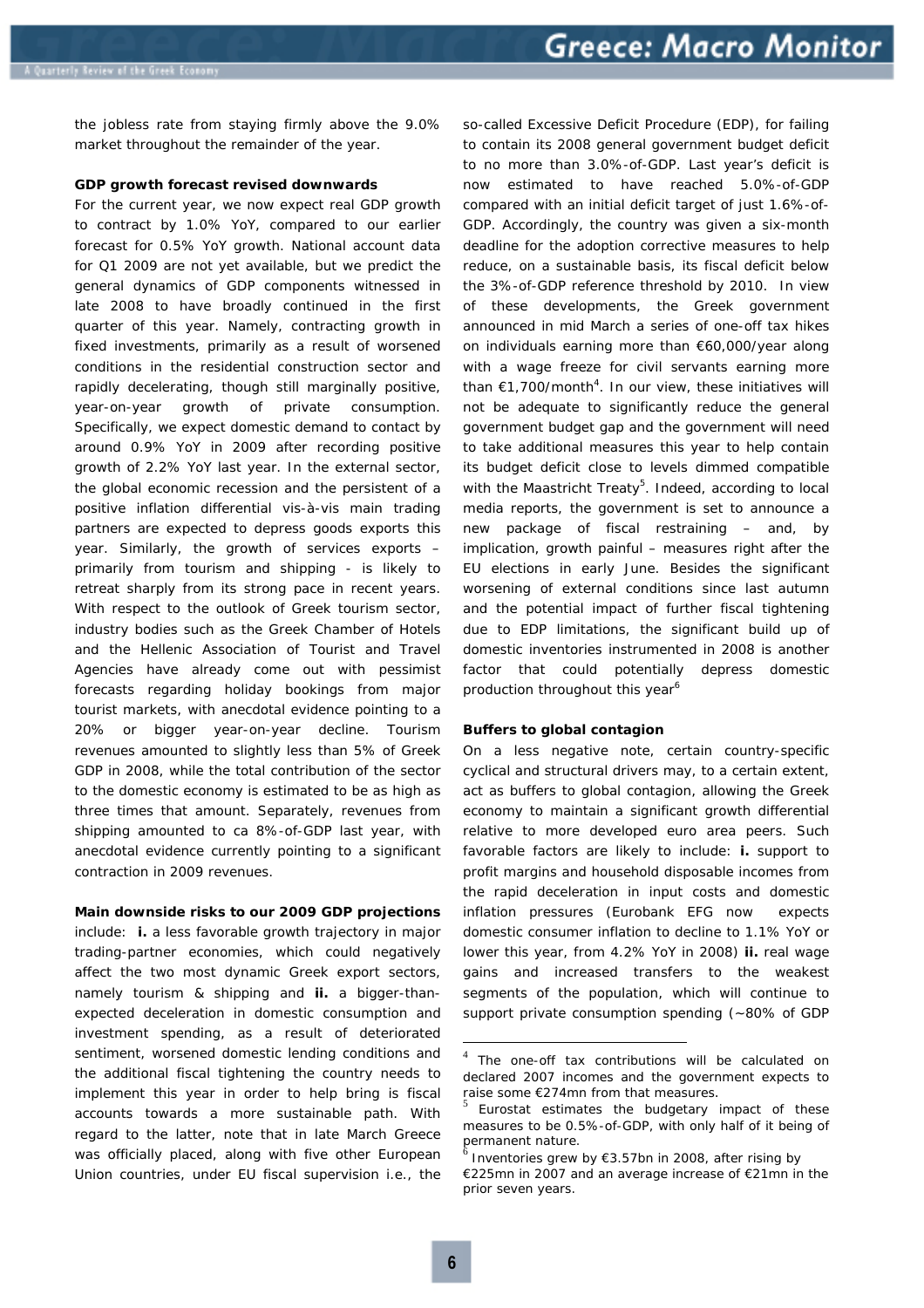*in 2008).* According to Bank of Greece *(BoG)* forecasts, average economy-wide salaries will grow by 2.0-2.5% in real terms in 2009, even accounting for the observed reductions in working hours. This should facilitate real growth of 1.0-1.5%YoY in wage earners' incomes. In conjecture with the above projections, note that the two-year collective wage agreement in the private-sector currently in effect calls for a 5.9% YoY rise in minimum wages this year. Separately, Greece´s revised stability & growth program foresees further strong increases in both the overall public wage bill and social transfers in 2009. These developments along with falling inflation and lower oil prices are expected to support disposable incomes and consumption spending in 2009. Yet, considerable uncertainty surrounds the above projections, especially taking into consideration local press reports citing evidence of renegotiations of existing wage contacts and agreements for lower pay and working hours in sectors of the domestic economy more directly affected by the global economic crisis **iii.** the current structure of the Greek economy implies less susceptibility to the international-trade channel relative to other, more industrialized, EU peers. Greece's exports of goods currently account for around 9% of domestic GDP, with total exports of goods & services accounting for 23%-of-GDP **iv** a more rigorous implementation of the New Investment Law e.g. via an acceleration of PPP projects *(€1.5 bn already signed, €0.5 bn in the 2009 pipeline to be signed)* and an increase in the absorption rates of EU structural funds could help to partly counterbalance the expected contraction in private investment this year. EU authorities have already signaled their willingness to increase down payments for the cofinancing of projected under the 4th CSF program **v.** the domestic banking system appears to be in a much better position to weather the global credit crisis relative to most EU peers with regard to both its capital adequacy and the industry-wide loans-todeposits ratio *(currently, close to 100%).* These along with a €28bn package provided by the government to support the domestic banking system should prevent an abrupt freeze of domestic credit due to liquidity & solvency reasons and **vii.** a further significant deceleration in the growth of imports of goods and services this year should help mitigate the negative impact of lower exports growth on domestic GDP.

**From a medium-term perspective,** domestic economic prospects remain clouded by uncertainty regarding the severity and duration of the global credit crisis. As a result, we now view the balance of risks as

being skewed towards a lower-than-previouslyanticipated GDP growth trajectory in the years ahead. Strong productivity gains thanks to heavy investment in infrastructure in recent years, a further expansion of the Greek shipping fleet and the implementation of several large-scale energy interconnection projects in the natural gas, electricity and oil sectors are likely to continue supporting domestic growth as well as the export orientation of the economy. On a less positive note, the external sector will likely remain a drag on economic growth, restraining the economy's debtservicing capacity and posing risks to the mediumterm economic outlook. Such risks may become particularly pronounced in the period ahead, given a distinctively more difficult external environment and the fading out of exceptional factors that supported growth in recent years, including the sharp decline of domestic interest rates post-EMU entry and the hosting of the 2004 Olympic Games.

# **With regard to accumulated macro imbalances,**

the sharp widening in the current account deficit in recent years is probably the most representative aggregate measure of the cumulative loss of competitiveness the country has suffered since adopting the euro *(real exchange-rate appreciation since 2001: 16% in terms of CPI, 35% in terms of ULC)*. The persistence of a 1.0-1.5ppts inflation differential vis-à-vis the euro area *(destination for ca 45-50% of Greek exports)* and structural rigidities in key sectors of the domestic economy are the main culprits of Greece's accumulated competitiveness loses. From a more inter-temporal perspective, Greece´s large external imbalance is the outcome of a rapid growth in domestic investment and relatively stable growth in national saving, which have boosted Greece's savings-investments imbalance from around 10.5%-of-GDP in 2001 to over 15%-of-GDP in late 2008. Domestic saving rates have been lagging behind the corresponding EU average, reflecting higher public-sector deficits and a rising private-sector propensity towards consumption. In fact, the household sector has accounted for most of the increase in the saving-investment gap since 2001, owing to declining household savings and a strong pick-up in housing demand. Although Euro zone membership effectively secures the adequate financing of the country's external deficit and debt the latter is currently estimated at around 150%-of-GDP - the wide current account gap poses a threat to the medium-term growth prospects of the economy. Given that now more than 70% of the current account deficit is financed by external borrowing, the servicing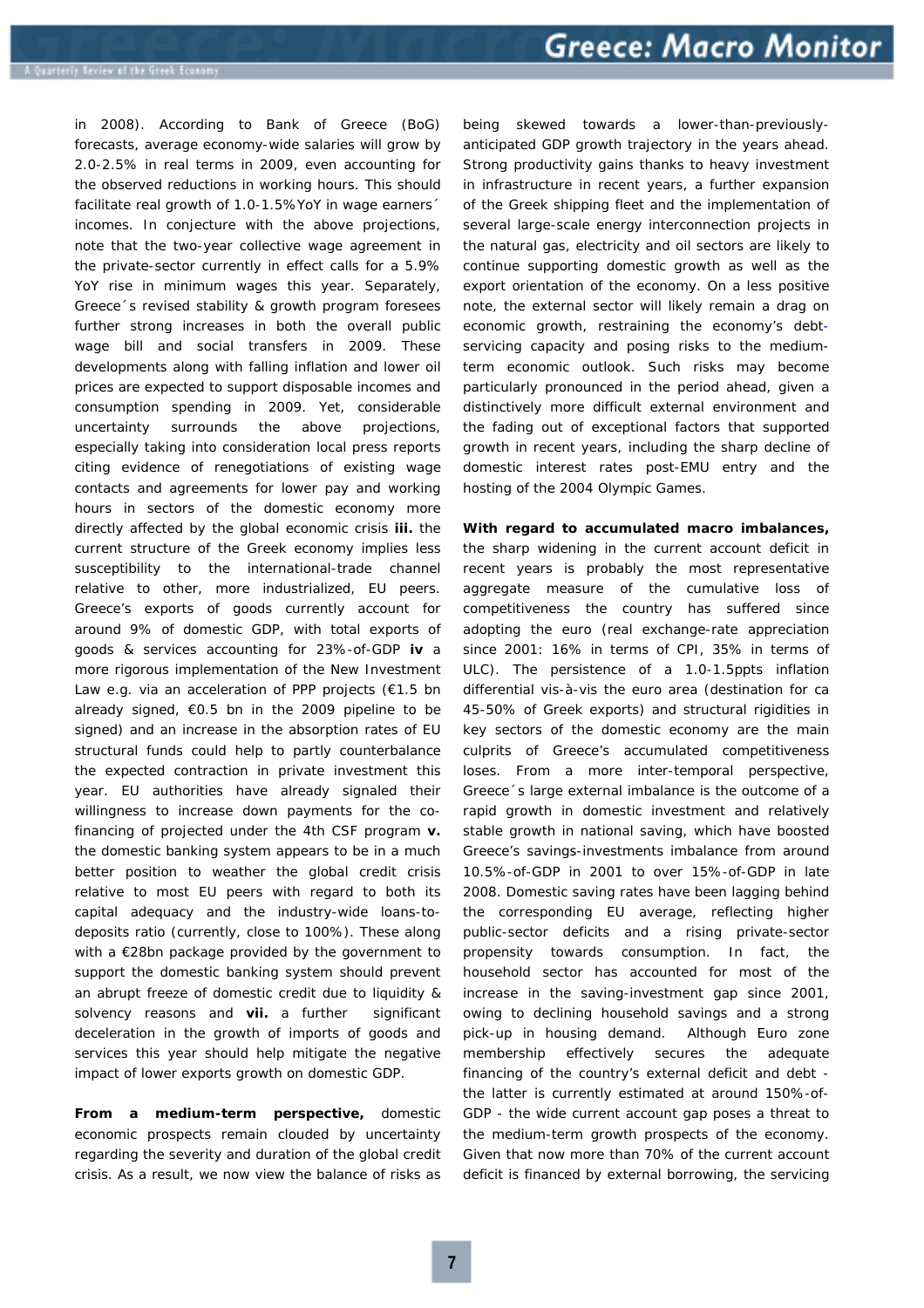of the accumulated gross external debt absorbs considerable domestic resources.

All in all, there is not doubt that the world economic recession will negatively affect domestic growth dynamics in the months & quarters ahead. This view is supported by the recent worsening in a range of real activity & sentiment indicators, the underperformance of the domestic equity market and the widening of the Greek government bond yield spreads vis-à-vis the German benchmarks. On a more positive note, certain country-specific cyclical and structural drivers may, to a certain extent, act as buffers to global contagion, allowing the Greek economy to maintain a positive and significant growth differential relative to more developed euro area peers *(Eurobank EFG now forecasts real GDP growth of around -4.0% in the euro are this year).*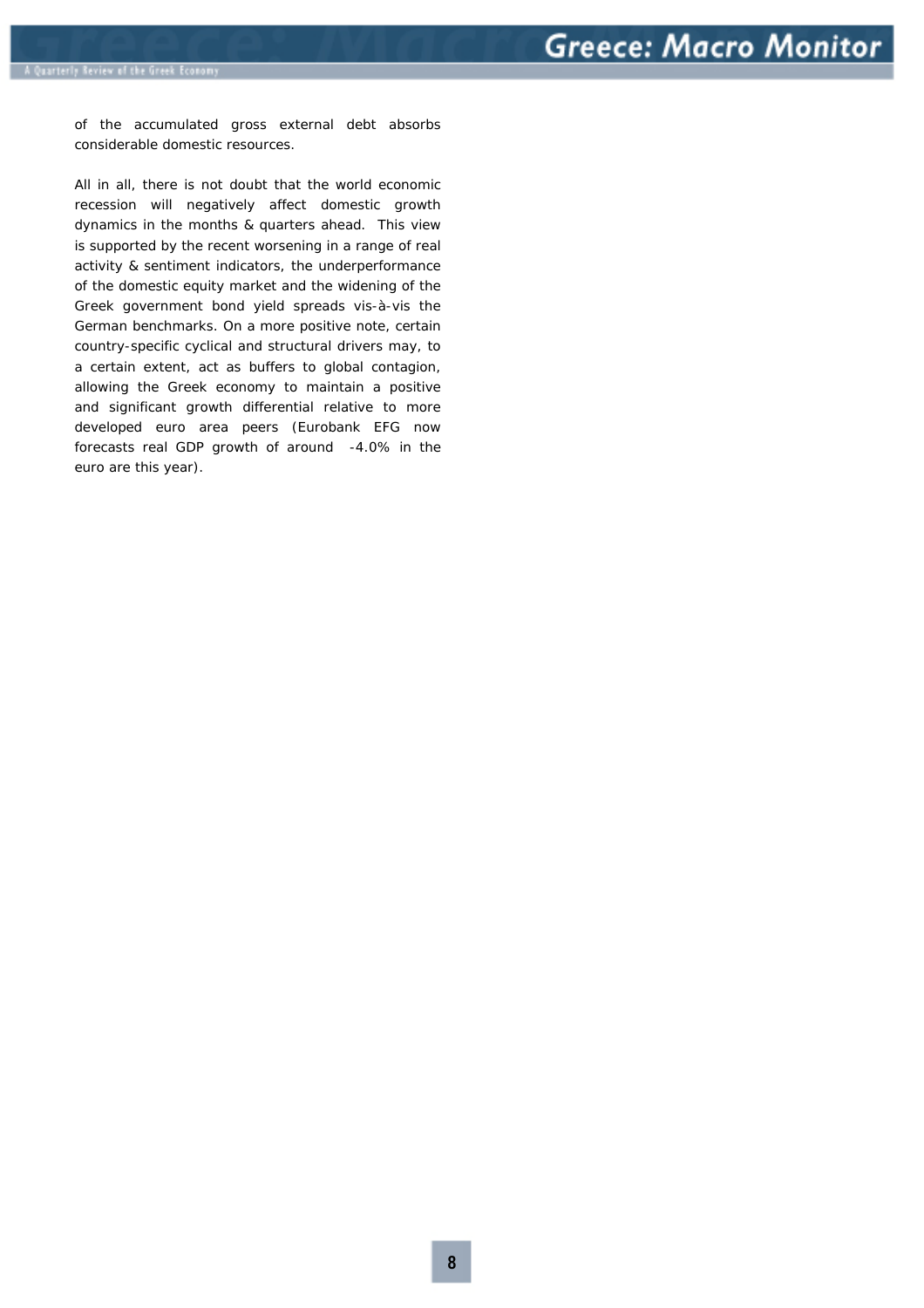# **Key indicators of domestic economic activity**

|                                                                                | Last              | 2008    | 2007    |
|--------------------------------------------------------------------------------|-------------------|---------|---------|
| Consumer-vigor indicators                                                      |                   |         |         |
| Private consumption in constant prices (% YoY)                                 | $+0.9$ (Q4 08)    | 2.2     | 3.0     |
| Retail sales excl. fuels & lubricants volume (% YoY)                           | $-5.9$ (Jan. 09)  | $-1.4$  | 2.2     |
| New car registrations (% YoY)                                                  | $-37.8$ (Q1 09)   | $-6.8$  | 3.8     |
| Consumer confidence (e.o.p. index level)                                       | $-55.8$ (Mar. 09) | $-55.5$ | $-28.8$ |
| Retail trade expectations (e.o.p. index level)                                 | $-37.7$ (Mar. 09) | $-20$   | 33.8    |
| Industrial-activity indicators                                                 |                   |         |         |
| Industrial production (% YoY)                                                  | $-4.6$ (Feb. 09)  | $-3.7$  | 2.2     |
| manufacturing output (% YoY)                                                   | $-6.5$ (Feb. 09)  | $-4.2$  | 1.8     |
| Capacity utilization in industry (e.o.p rate)                                  | 70.5 (Feb. 09)    | 73.8    | 77.2    |
| Industrial confidence (e.o.p. index level)                                     | $-36.6$ (Mar. 09) | $-24.4$ | 2.1     |
| Manufacturing PMI (e.o.p. index level)                                         | 38.9 (Feb. 09)    | 41      | 53.7    |
| Construction sector & other investment-activity indicators                     |                   |         |         |
| Cross capital formation in constant prices (% YoY)                             | $0.5$ (Q4 09)     | $-5.3$  | 9.6     |
| Housing investment in constant prices (% YoY)                                  | n.a.              | $-27.2$ | $-3.4$  |
| Other construction in constant prices (% YoY)                                  | n.a.              | 11.6    | 22.7    |
| Private building permits volume (% YoY)                                        | $-33.4$ (Jan. 09) | $-17.1$ | $-5.0$  |
| Construction confidence (e.o.p. index level)                                   | $-45$ (Mar. 09)   | $-21$   | $-16$   |
| Source: National statistics                                                    |                   |         |         |
|                                                                                |                   |         |         |
|                                                                                | Last              | 2008    | 2007    |
| National accounts statistics - volume                                          |                   |         |         |
| Exports of goods & services (% YoY)                                            | $-1.6$ (Q4 08)    | 2.2     | 3.1     |
| Imports of goods & services (% YoY)                                            | $-5.2$ (Q4 08)    | $-4.4$  | 6.7     |
| Balance-of-Payments statistics (nominal - terms)                               |                   |         |         |
| Tourism revenues (% YoY)                                                       | -24.1 (Feb 09)    | 3.0     | $-0.3$  |
| Transportation revenues (% YoY)                                                | -24.3 (Feb 09)    | 13.3    | 18.3    |
| Customs-based statistics (nominal - terms)                                     |                   |         |         |
| Goods exports (% YoY)                                                          | $-14.8$ (Feb. 09) | 1.1     | 4.3     |
| Goods exports exd oil (% YoY)                                                  | -17.6 (Feb. 09)   | 2.7     | 5.4     |
| Goods exports to EU (% YoY)                                                    | $-16.7$ (Feb. 09) | $-0.1$  | 24.5    |
| Goods exports to non-EU countries (% YoY)                                      | -11.2 (Feb. 09)   | 3.4     | $-19.8$ |
| Goods imports (% YoY)                                                          | -30.0 (Feb 09)    | 9.0     | 9.7     |
| Goods imports excl oil (% YoY)                                                 | -17.4 (Feb. 09)   | 4.0     | 16.1    |
| Goods imports from EU (% YoY)                                                  | -19.1 (Feb. 09)   | 3.5     | 15.9    |
| Goods imports from non-EU countries (% YoY)                                    | -52.8 (Feb. 09)   | 20.3    | 2.9     |
| Source: National statistics                                                    |                   |         |         |
| YoY%                                                                           | Last              | 2008    | 2007    |
| Domestic MFI credit to domestic enterprises & households (oustanding balances) |                   |         |         |
| Private sector (% YoY)                                                         | 10.8 (Mar. 09)    | 16.4    | 21.5    |
| Enterprises (% YoY)                                                            | 12.2 (Mar. 09)    | 19.8    | 20.6    |
| Households (% YoY)                                                             | 9.2 (Mar. 09)     | 12.8    | 22.4    |
| Housing loans (% YoY)                                                          | 8.7 (Mar. 09)     | 11.4    | 21.9    |
| Consumer credit (% YoY)                                                        | 10.9 (Mar. 09)    | 16.0    | 22.4    |
| Private-sector credit outstanding (% GDP)                                      |                   |         |         |
| Total domestic enterprices & households                                        | 103 (Mar 09)      | 103     | 94      |
| Domestic households                                                            | 48 (Mar 09)       | 48      | 50      |
|                                                                                |                   |         |         |

*Source: National statistics*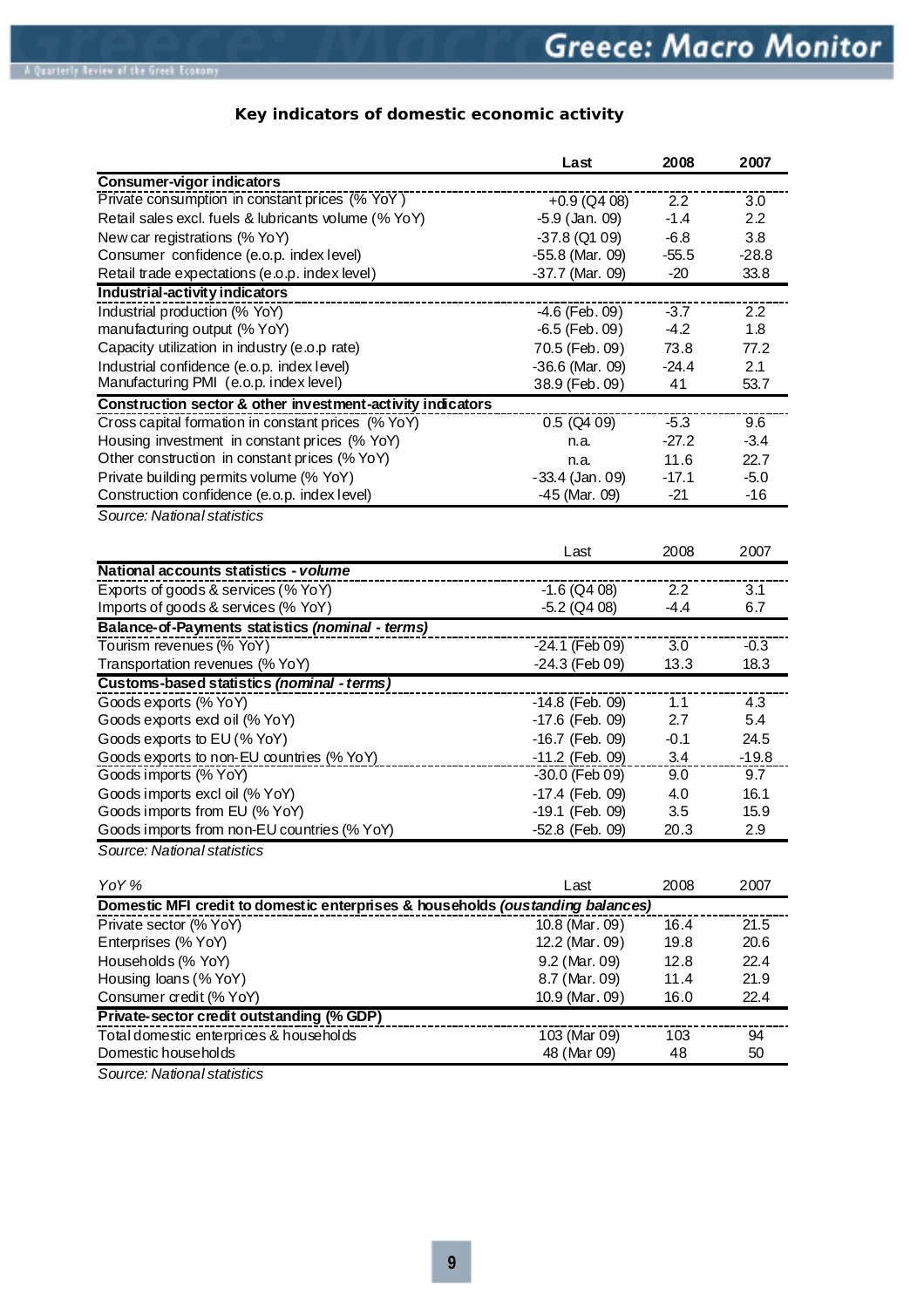#### **Inflation pressures retreat rapidly**

The rally in world energy and commodity prices, high wage growth and second-round effects from past increases in input costs put sharp upward pressures on domestic inflation in the first half of last year, with the **national CPI** hitting a seven-year high of 4.9% YoY in June-July 2008<sup>7</sup>. Those effects more-thancounterweighed the disinflationary impact from the stronger trade-weighed euro and moderating domestic demand over that period, while an upward trend was also record with regard to core inflation *(+3.8% YoY in May 2008 vs. 2.6% in January).* The sharp consecutive drops in oil prices and the prices of other basic commodities, mainly as a result of rapidly declining global demand and a significant worsening of world economic prospects post the Lehman Brothers debacle exerted significant downside pressures on domestic prices, facilitating a steep decline in domestic CPI in Q4 08 and again during the first four months of the current year *(domestic CPI hit a multiyear low of 1.0%YoY April 2009).* In average annual terms, Greek inflation rose by 4.2%YoY in 2008, from 3.0%YoY in the prior year, while the national **CPI index excluding the volatile fresh fruit, vegetable and fuel costs** posted a smaller rise relative to the headline index, averaging 3.4% YoY last year vs. 3.2% YoY in 2007.

# **Sub-1.0% YoY headline CPI readings likely in the following months**

Global deflationary forces, retreating domestic demand pressures, lower economy-wide unit labor cost growth and favorable base effects are likely to facilitate further year-on-year declines in **Greek headline inflation** in the coming few months. The latter is expected to retreat to sub-1% YoY levels in May-July, before edging higher thereafter, as oil pricerelated base influences come into effect. For the current year, we expect annual headline inflation to average around 1.1%YoY, while the retreat in the domestic **core inflation** is expected to be more contained with the corresponding year-on-year average projected to ease to 2.7%YoY. This compares favorably with a European Commission forecast for average harmonized inflation of 1.8%YoY in Greece and 0.4%YoY in the euro area this year. The expected persistence of a positive *– though lower relatively to* 

 $\overline{a}$ 

*recent years –* **inflation differential** vis-à-vis the euro area will be mainly the result relatively stronger domestic demand conditions and fasted unit labor cost (ULC) growth in Greece. It may also be driven by lessthan-satisfactory competitiveness conditions in key sectors of domestic economic activity, putting upward pressure in the general level of prices. These forecasts are surrounded by an unusually high degree of uncertainty though, given significant uncertainty surrounding the expect of domestic demand slowdown, the duration and intensity of global deflation forces and any new fiscal measures the Greek government may take this year to contain mounting fiscal deficits *(hikes in excise taxes on fuels? VAT hikes? Other measures that could affect domestic prices?).* 







#### **Wage pressures abate**

With regard to domestic wage developments, the latest Bank of Greece data shows that the growth of economy-wide **unit labor costs** *(ULC)* in Greece accelerated to 5.4% YoY in 2008, from 4.0% YoY in

 $7$  The international price of Brent was running at a yearon-year rate of -48.9% last December but the average rose by around 24.8%YoY in 2008 vs. a year earlier. In the domestic market, the retail price of fuels included in the national CPI basket rose by an average annual rate of 14.7%YoY in 2008 and were down around 20% December-to-December.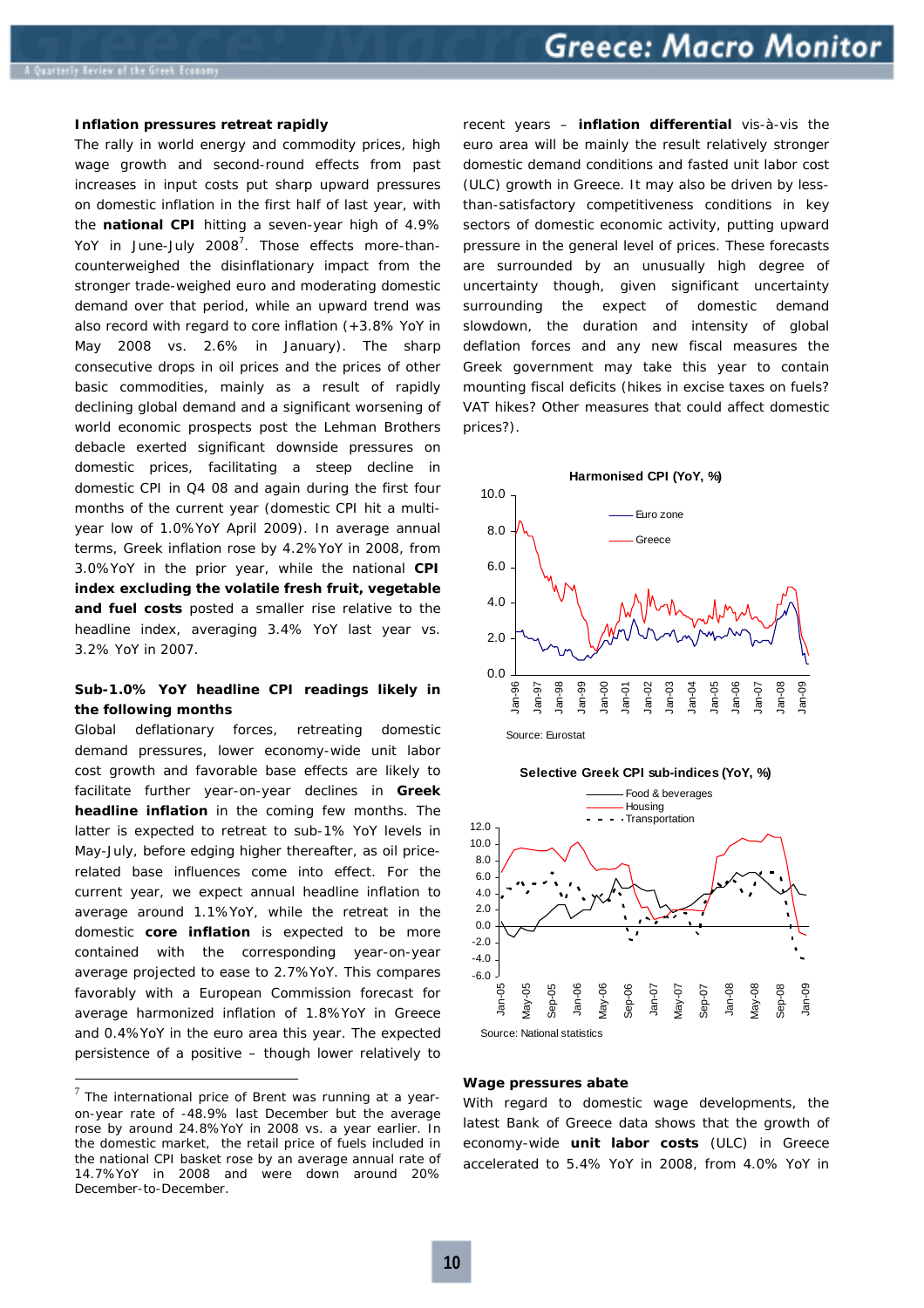the prior year<sup>8</sup>. The corresponding rate of growth in the domestic business sector *(which includes all public and private-sector enterprises)* was 4.7% YoY, compared to 4.8% YoY in 2007. For the current year, the BoG expects a deceleration in ULC growth *(to 3.3% YoY economy-wide and to 2.6% YoY in the domestic business sector),* mainly as a result of lower growth in average pre-tax earnings. In the public sector, the 2009 budget projection was for a 6.3% YoY rise in the public-sector wage bill *(compared to 9.1% YoY in 2008)*, with the rise in the overall bill for wages and pensions budgeted at 7.9% YoY Vs. 10.2% YoY in the prior year. These projections were based on the assumption that the total number of new publicsector hires would experience broadly zero growth this year after rising by 0.7% YoY in 2008. Yet, the rise in public sector wages in 2009 will actually be lower than that envisioned in this year's budget plan since the government decided in mid-March *- in view of Greece's prospective entry under EU´s Excessive Deficit Procedure (EDP) -* to freeze wages for civil servants earning €1,700/month or more, with a similar freeze also implemented for pensioners. These measures along with a provision that the number of new public-sector hires will be lower than the number of new retirees point to a rise of only 2.6%YoY in the total bill for wages and pensions i.e., ca 0.3%-of-GDP lower relative to budget projections. In the private non-bank sector, the 2-year collective was agreement that was signed in 2008 provides for average annual growth in minimum wages of 5.7% this year. Yet, in a sectoral level, anecdotal evidence suggest that the adverse economic environment is causing reductions in average working time and overtime employment and, in some cases, even cuts in wages. In view of the these developments, the BoG now forecasts growth of 2.0-2.5%YoY in average real salaries for the economy as a whole comparing to a rise of 2.5% YoY in 2008. This is likely to function as a source of support to domestic consumption this year, but the latter is likely to exhibit much lower growth relatively to last year, weighed down by higher unemployment and faltering consumer confidence.

# **External sector developments remain a cause of concern**

Bank of Greece's settlement data for 2008 revealed a further deterioration in the **current account** balance,

 $\overline{a}$ 

which saw it deficit rising by 8.2% YoY to €35bn or 14.4%-of-GDP, from 14.2%-of-GDP in 2007<sup>9</sup>.



Source: BoG & Eurobank EFG foerecasts



**Trade-balance components (% GDP)** 

Sources: BoG, Eurobank EFG forecasts





Source: BoG

The deterioration was mainly the result of a higher **oil imports bill** as well as higher payments for interest and dividends. It was also due to a wider deficit in the

 $8$  The sharp rise in domestic labor costs last year reflects a concurrent acceleration in nominal pre-tax average earnings (6.6% YoY in 2008 vs. 5.2% YoY in 2007).

 $9$  The deficit of the overall balance of the current account and capital transfers *(which, reflects the overall external financing needs of the economy)* reached 12.7%-of-GDP in 2008, from 12.3%-of-GDP in the prior year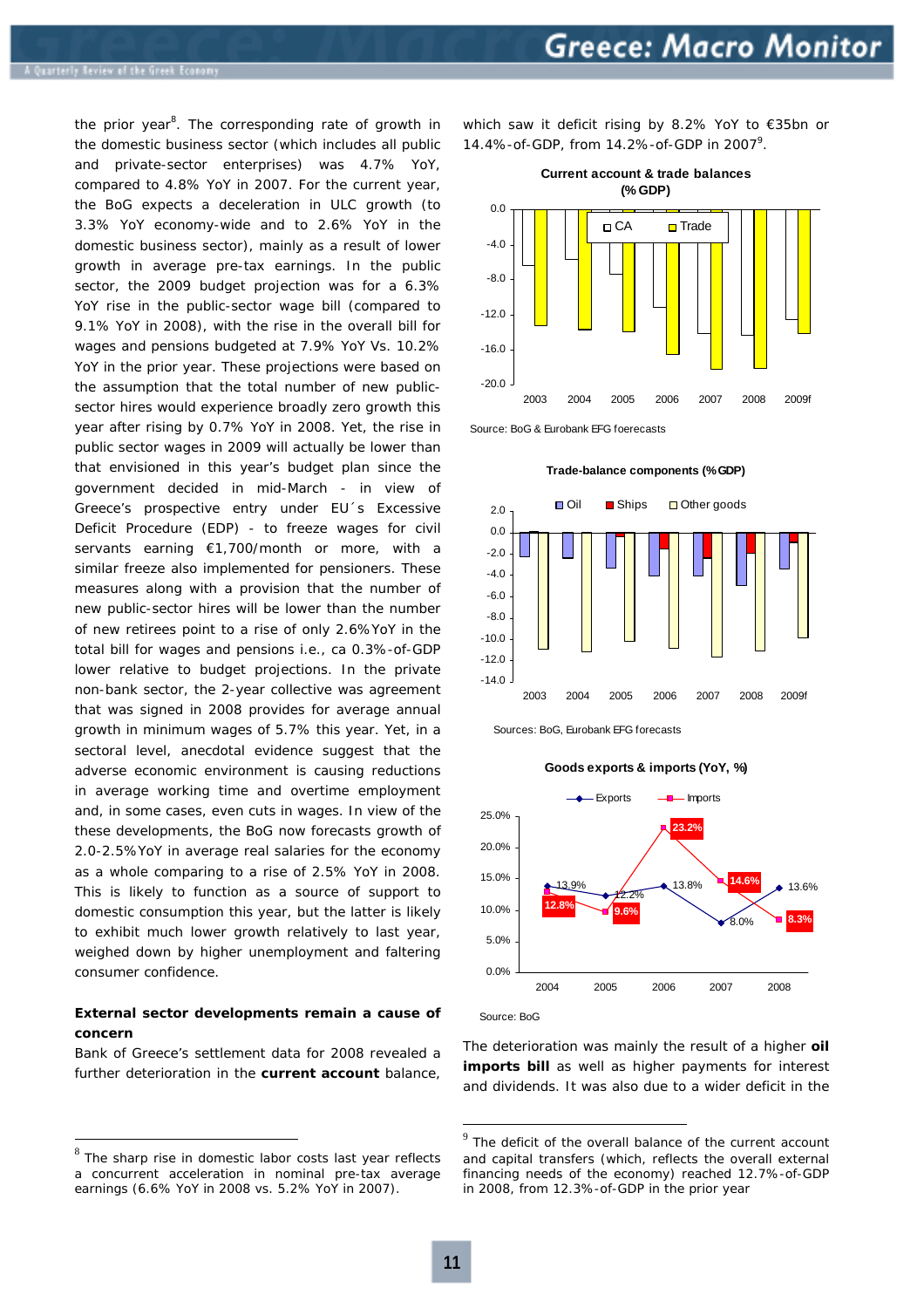trade balance excluding fuels and ships. The latter was despite higher exports growth *(both year-on-year and with respect to the growth of imports)* and generally reflects continuing competitiveness losses and the inability of the country's production base to adequately meet domestic and external demand needs<sup>10</sup>. These negative developments were only partly counterweighed by higher surpluses in the balances of services and current transfers. The higher surplus in the services balance last year was chiefly due to higher net receipts from transportation services. Net travel receipts rose by 2.1% YoY last year, amounting to 3.7%-of-GDP and covering slightly more than 20% of the trade deficit. The main balk of tourist inflows continued to come from the EU-27, with Germany and U.K. remaining the two most important export markets for Greek tourism. The shares of these two countries with respect to the total number of foreign tourists visiting Greece declined relative to a year earlier but the shortfall was partly filled by a higher number of visitors from Russia and other CEE countries. Transportation revenues *(mainly from shipping services)* continued to grow strongly last year, though decelerating notably in Q4 due to the sharp decline in international freights. For the year 2008 as a whole, net transportation revenue amounted to around 4.1%-of-GDP *(highest for the last 5 years),* but its average annual growth eased to 7.7%YoY, from 25% YoY in 2007.

With respect to developments in the **international market for freights**, the Baltic Dry Index *(BDI)* recorded hefty gains in the first half of 2008, thanks to strong demand for raw materials and basic commodities from emerging economies *(primarily from China).* Yet, the deepening of the global financial crisis after the collapse of U.S. investment bank Lehman Brothers *(Sept. 2008)* and the ensuing halt in global trade prompted a sharp decline in dry cargo freights in H2 2008, bringing the annual average change in the BDI index for the whole year to -10%. Yet, the index rebounded sharply in the first months of the year and stood some 180% higher year-to-8 May 2009. Despite this recovery, the outlook of dry cargo freights remains rather uncertain for the remainder of the year with the expected rise in the capacity of global fleet and the global economic slowdown presenting negative factors. With respect to recent developments in the market of tankers, the sharp rise in world oil prices throughout the first half of 2008

 $\overline{a}$ 

constrained transport demand, though the relatively small growth in the total capacity of the world tankers fleet over that period contributed to the positive growth in freights over that period. Consequently, the sharp retrenchment in world oil prices during H2 2008 led to a decline in the demand for oil transportation services late last year. Reflecting these developments, the benchmark Baltic Dirty Tanker Index (BDTI) declined sharply towards the end of 2008, but recorded an average annual rise of 34% for the year as a whole. The corresponding index stood some 60% lower year-to-8 May 2009. For the year as a whole, a decline is expected in tanker freights as a result of lower global demand for oil and an expected rise in the capacity of world tanker fleet.

Elsewhere in the Greek balance-of-payments, the overall deficit in **the balance of incomes** widened by 20% YoY in 2008, driven by higher net payments for interest and dividends as a result of a further rise in the proportion of public debt held by foreigners. Note that total *(i.e., both private and public)* external debt stood at around 149%-of-GDP at the end of last year compared to ca 130%-of-GDP at the end of 2007. Finally, the surplus in the balance of current transfers rose by 7.4%YoY, reflecting higher EU transfers to the general government as well as lower government payments to the EU budget, while the overall balance of current and capital transfers recorded a net surplus of €6.8bn or 2.8%-of-GDP. Net total transfers from the EU budget rose in 2008, reaching €6bn *(ca 2.5% of-GDP),* reflecting an acceleration of structural funds inflows heading into the 31.1.2008 deadline for implementation of the  $3<sup>rd</sup>$  Community Support Framework (CSFIII) for Greece<sup>11</sup>. From the funding side, the overall balance of portfolio, FDI and ''other'' investment recorded a net inflow of €30.2bn, which compares with an inflow of €27.4bn in 2007. Specifically, last year recorded net portfolio inflows of €16.4bn along with net inflows of €12.1bn under "other" investments and  $E1.7$ bn of FDI. The purchase of a 23% stake in the Hellenic Telecommunications Organization *(OTE)* by Deutsche Telecom accounted for the greater part of FDI inflows to Greece in 2008. Reflecting these developments, foreign exchange reserves stood at €2.5bnat the end of 2008, while the country's *(negative)* net investment position was

 $10$  Exports of goods excluding fuels and ships grew by 15.2% YoY last year while imports of goods excluding fuels and ships grew by. 5.8% YoY

<sup>11</sup> From the beginning of the implementations of CSFIII till the end of December 2008 some €21.2bn had been received from the EU structural funds i.e., some 94% of the total funding available for Greece under the corresponding program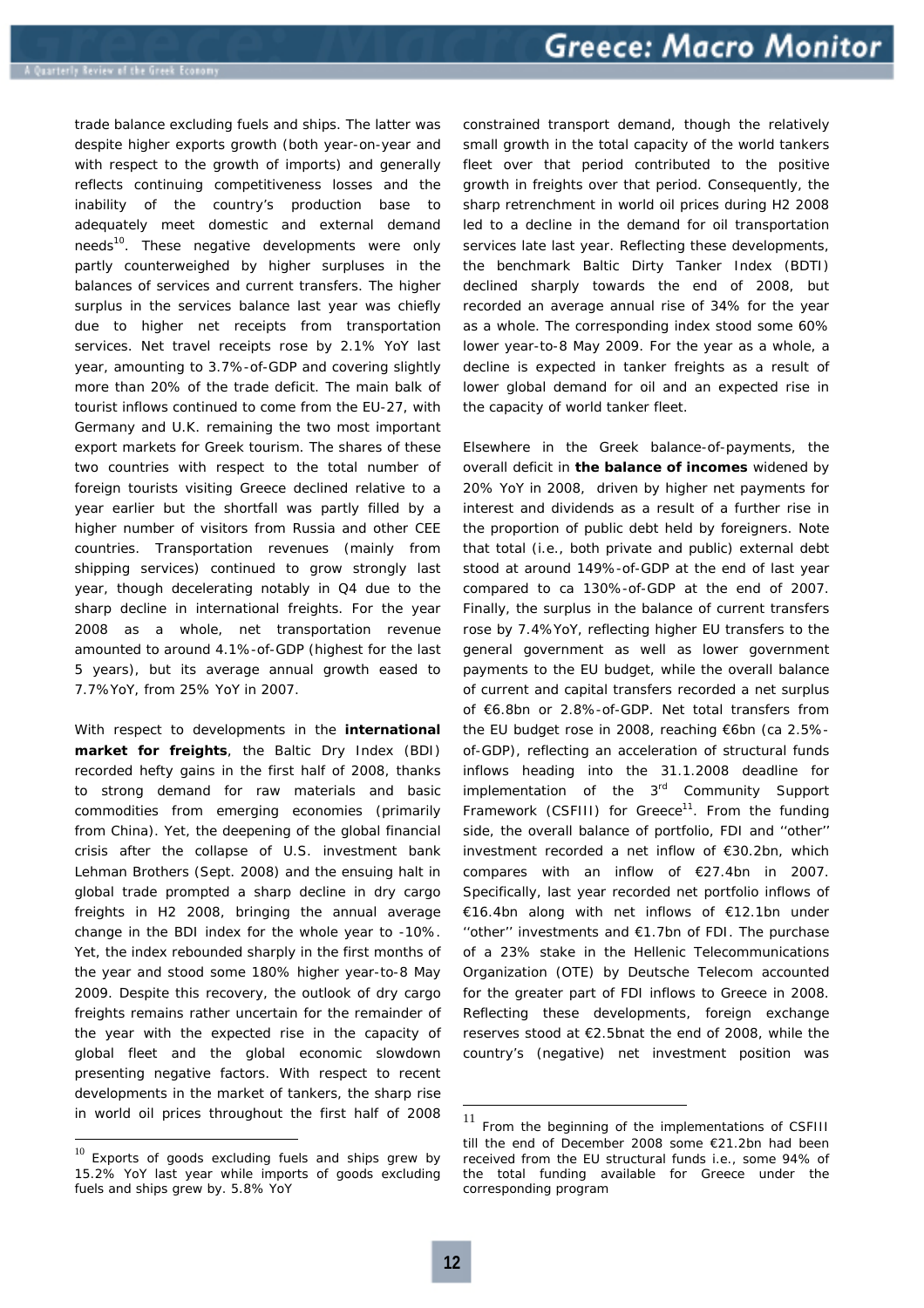€183.9bn *(75.7%-of-GDP)*, compared to 214.5bn *(94%-of-GDP)* in the prior year.

In 2009, Greece's balance-of-payments dynamics will be influenced by the confluence of slower growth in major trading-partner economies and the negative effects for persisting structural weaknesses in key sectors of domestic economic activity. Goods exports will ne negatively affected by slower *- or even negative, as we project-* domestic demand growth as well as the recession in the euro area and in the CEE region, which represents the destination of an increasing share of Greek exports in recent years. Yet, given the overall structure of the Greek balance of payments, the trade deficit is likely decline in 2009 as a result of sharply lower imports growth from a year earlier. Specifically, payments for fuel imports are likely to be lower this year as a result of lower world oil prices and reduced domestic energy demand due to the economic slowdown. A sharp concurrent drop will also likely be experienced in the payments for the purchase of ships. With regard to the expected evolution of the balance of services, this will also be negatively affected by lower revenues from shipping and tourism. On the capital account, besides the expected inflows leading to a completion of CSFIII, an acceleration of EU payments for the co-financing of structural programs under CSFIV *(2007-2013)* is expected this year. With regard to the former, note that the recently agreed *European Economic Recovery Plan* grants member-countries a 6-months extension for the absorption of funds available under CSFIII $1213$ .

**Data for the first two months of 2009 showed a 21.1% YoY improvement** *i.e., decline* in the current account deficit mainly on the back of a smaller trade gap excluding oil and ships *(exports and imports down by 19.7%YoY and by 24% YoY, respectively)* and, to a lesser extent, a lower net oil import bill. Customsbased statistics for the first two months of the year appear to generally confirm these trends, though these data re not directly comparable with settlement statistics. Overall, for the year 2009 as a whole, our forecast is for a current account deficit of 12.6%-of-GDP.

All in all, the sharp widening in the current account deficit in recent years is probably the most representative aggregate measure of the cumulative loss of competitiveness the country has suffered since its adoption of the euro.<sup>14</sup> The persistence of a positive and significant inflation differential vis-à-vis the euro area *(destination for ca 45-50% of Greek exports)* and structural rigidities in key sectors of the domestic economy represent the main culprits of Greece's accumulated competitiveness loses. From a more inter-temporal perspective, Greece's large external imbalance is the outcome of a rapid growth in domestic investment and relatively stable growth in national saving, which have boosted Greece's savingsinvestments imbalance from around 10.5%-of-GDP in 2001 to well over 15%-of-GDP currently. Domestic saving rates have been lagging behind the corresponding EU average, reflecting higher publicsector deficits and a rising private-sector propensity towards consumption. In fact, the household sector has accounted for most of the increase in the savinginvestment gap since 2001, owing to declining household savings and a strong pick-up in housing demand. Although Euro zone membership effectively secures the adequate financing of the country's external imbalance, the wide current account gap poses a threat to the medium-term growth prospects of the economy. Given that now more than 70% of the current account deficit is financed by external borrowing, the servicing of the accumulated gross external debt continues to absorb considerable domestic resources.

# **Money & credit developments reflect global financial crisis**

The annual growth of the Greek component of Eurozone's M3 money aggregate, which excludes currency in circulation, decelerated during the last quarter of 2008 and, again, in January-February 2009 as a result of the economic slowdown and tightened domestic credit conditions. The Greek M3 growth rate stood at 10.9%YoY in February 2009 down form 14.4%YoY in Q4 2008. This compares favorably with the evolution of the corresponding average in the euro area over the same period *(Feb. 09: 5.5%YoY; Q4 08: 7.8%YoY)*, reflecting the effect of the sharp rise in the depo rates offered by domestic monetary financial institutions in their quest for deposits as well as the continuing shift of money market funds into M3 instruments such as time deposits with maturities of

<sup>12</sup> The European Economic Recovery Plan calls for discretionary fiscal measures taken mostly at the national

level *(Expected stimulus in 2009-2010: 1½%-of-GDP)*<sup>13</sup> The final deadline for the entire implementation of the CSFIII programme was 31.12.2008 but Greece was given 1-year extension for the implementation of infrastructure projects in the areas that affected by the Summer 2007 wildfires

<sup>&</sup>lt;sup>14</sup> The real exchange-rate appreciation since 2001 has been around16% in terms of CPI and 35% in terms of ULCs.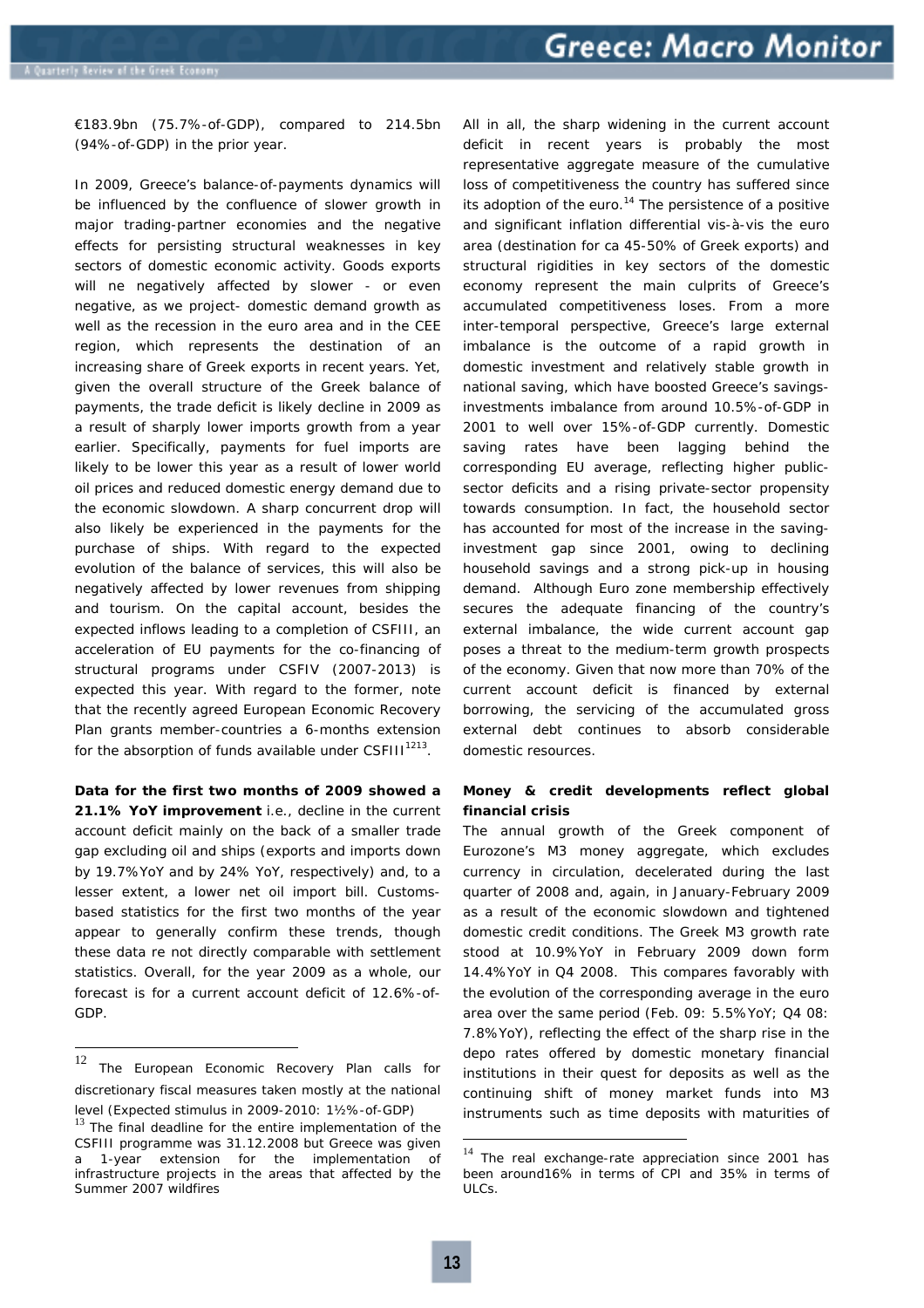up to 2 years. Interest-rates on household deposits with tenors of up to one year rose significantly in 2008, though they remained broadly stable for overnight deposits. Domestic deposit rates generally tracked the evolution of interbank rates during the first three quarters of last year, but remained unaffected by their declines in Q4, reflecting tightened liquidity conditions and constrained access to international money markets by Greek financial institutions in late 2008. According to BoG data, the average interest rate offered on time deposits with agreed maturity of up to one year, *which comprise the greater portion of domestic household deposits,* rose by 84bps last year to 5.36% in December 2008, while the interest rate applied to overnight deposits remained broadly unchanged *(Dec 08: 1.24%)15.* Domestic interest rates on both of these deposit categories declined in the first quarter of the current year as a result of easing money market pressures following aggressive liquidity injections by the ECB and other major central banks. Domestic repo rates declined significantly in 2008 and, again, during Q1 2009. With regard credit developments, the most recent data reveal an ongoing deceleration in the growth of lending to domestic households by domestic Monetary Financial Institutions *(MFI).* Total outstanding balances of MFI loans to domestic households was growing at an annual rate of 9.2% YoY in March, less than half the rate recorded in the same month a year earlier and the corresponding average of the prior 5-year period. The corresponding growth in the outstanding balances of housing loans and consumer credit were 8.7% YoY and 10.9% YoY, respectively in the March, while the annual growth of domestic MFI lending to domestic households is expected to decelerate further throughout this year and average around 4-5% YoY in 2009.

 $\overline{a}$ 

# **Budget deficit to remain ''excessive'' both this year and the next**

The new update of Greece's Stability and Growth Programme *(SGP 2008-2011)* submitted to EU authorities in January, envisions a general government budget deficit of 3.7%-of-GDP in 2009, both under a baseline scenario of 1.1% real GDP growth and an alternative scenario under which economic growth decelerates to 0.5%. For the years 2010 and 2011, the program foresees fiscal deficits of 3.2%-of-GDP and 2.6%-of-GDP, respectively under both the assumed baseline and alternative scenarios. This implies a 2.6ppts-of-GDP cumulative improvement in the corresponding cyclically-adjusted balance net of one-offs. Specifically, the so called *structural deficit* is seen improving from a deficit of 4.8%-of-GDP in 2008 to 4.2%-of-GDP this year and to 2.8%-of-GDP in 2010 and 2.2%-of-GDP in 2011.

#### **Fiscal-slippage risks on the rise**

In its assessment of Greece's new SGP conducted in early March, the EU Council adopted a relevant recommendation by the EU Commission and opinioned that **i.** the budgetary outcomes for the current year and the next two are subject to significant downside risks *i.e., the realized fiscal deficits risk coming in well above the Greek government´s projections*. Such risks stem from an assumed macro scenario that is based on favorable growth assumptions as well as possible fiscal slippages in the implementation of the revised 2009 budget target. Note that the 2009 budget plan that was approved by the Greek parliament in late December foresaw a budget gap of 2.0%-of-GDP **ii.** the €28bn domestic financial sector stabilization scheme put in place by Greece could have a potential negative impact on the country´s public finances that is not properly reflected in the submitted fiscal projections and **iii.** the medium-term budgetary framework remains weak, characterized by a poor track record as result of insufficient control of public expenditure and revenue projections that prove systematically optimistic.

# **Greece placed under EU budgetary surveillance for 2nd time since its Euro zone entry…**

The EU Commission opinioned in late March that an excessive deficit exists in Greece. Moreover, the Commission proposed, and consequently the Eurogroup endorsed, a six-months deadline for the adoption, by Greece and other five EU countries, of corrective measures to help reduce their fiscal deficits below the 3%-of-GDP reference threshold, on a sustainable basis. This was the second time since its

<sup>&</sup>lt;sup>15</sup> In the euro area, interest rates on time deposits with agreed maturity of up to one year decline by a relatively smaller pace both in 2008 and in the first two months of this year, leading to a further widening in their spreads with Greece's domestic rates. For the 1-year tenor, the corresponding deferential was around 160bps, with Greek banks continuing to face relatively larger financing costs relative to their competitors in the Euro area.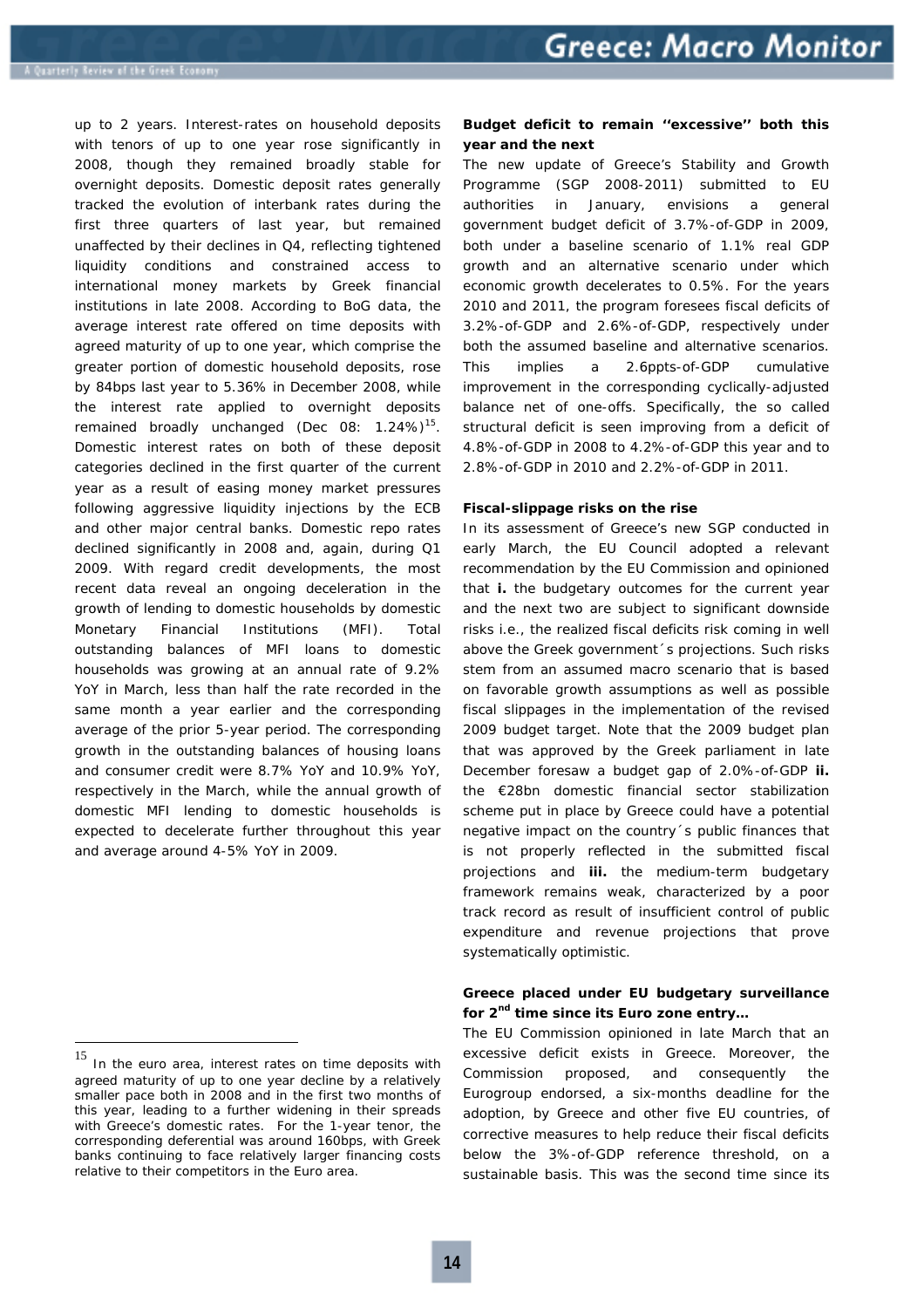Eurozone entry in January 2001 that the country was placed under official EU supervision i.e., the so called Excessive Deficit Procedure (EDP). This reflects the fact that since 2001, Greece managed to contain its general government budget deficit below 3%-of-GDP only once *(in 2006)* despite strong domestic growth and a generally favorable international environment.

#### **…Necessitating further corrective measures**

 In a bid to help deal with deteriorating public finances, the Greek government announced in mid March a series of one-off tax hikes on individuals earning more than €60,000/year along with a wage freeze for civil servants earning more than €1,700/month16. *Eurostat estimates the impact of the special fiscal measures introduced earlier this year to have an overall budgetary impact of 0.5%-of-GDP, with only one-half of it being of a permanent basis.* In our view, these initiatives will not be adequate to significantly reduce the general government budget gap and, reportedly, the government currently considers a new range of revenue-boosting measures, which, among other items, may include: **i.** a further hike in the special consumption tax on hitting oil and motor fuels *(by 3-4 cents/litter)* so as to bring it further in line with the corresponding EU average **ii.** a higher excise tax on tobacco products **iii.** higher taxes on mobile telephone **iv.** a special levy for the legalization of semi-open spaces in residences **v.** an increase in the personal-income tax rate applied to the highest income bracket to 45%, from 40% currently and **vi.** higher inheritance real-estate taxes. According to local media reports, a second package of fiscal measures will likely be announced shortly after the EU parliamentary elections in June, with certain estimates about the budgetary impact of such measures ranging from around €3bn to €5bn *i.e., 1.25%-2.1%-of-GDP.*  It is still uncertain what kind of additional measures local authorities will finally decide to implement, if any. Yet, given the magnitude of the expected deterioration in the country's fiscal position, it is doubtful whether these would be enough the help contain the 2009 budget deficit close to levels envisioned by the GSP *i.e., close to 3.7%-of-GDP.*

# **2008 budget outcome much worse than expected earlier**

With respect to the execution of the 2008 budget, the final outcome was significantly worse than both an initially projected general government deficit of 1.6%-

 $\overline{a}$ 

of-GDP and a consequently revised deficit forecast of 2.5%-of-GDP *(2009 Budget Plan).* Greece's revised stability SGP estimated that the 2008 deficit reached 3.7%-of-GDP, while according the most recent data *(April 2009)* submitted to Eurostat by Greek authorities, last year's budget gap actually came at 5.0%-of-GDP. As can be surmised by the latest available data, the difference between the final 2008 deficit outcome and the budgeted figure is mainly due to revenue shortfalls and, to a lesser extent, certain expenditure overruns. The main reasons behind the corresponding shortfall in ordinary budget revenue include: **a)** lower than projected tax revenues due to the slowdown in domestic economic activity, primarily during the last quarter of the year **b)** certain organization problems and delays, which resulted to lower than projected tax revenues resulting from the application of a new unified framework for property taxation **c)** the fact that the new scheme of settling outstanding tax liabilities to the state did not yield the expected results, among other reasons because of liquidity constraints caused by the financial crisis and relatively tight deadlines *(which, have been already extended into 2009)* **d)** a sharp contraction in VAT tax receipts in the last two months of 2008 as a result of the deepening of the global financial crisis and the December riots that negatively affected retail sales in main metropolitan areas **e)** higher than projected tax refunds in order to help enhance liquidity in the market and **f)** from the expenditure side, the realized overruns were mainly the result of certain social solidarity benefits and higher than projected transfers to Social Security Funds.

## **A further deficit overshooting is likely this year**

With regard to the fiscal prospect for 2009, the revised stability and growth program foresees a ca €2.5bn shortfall in revenues relative to the budget projections, mainly as a result of lower-than-earlieranticipated tax receipts. On a less negative note, the government expects the implementation of the 2009 budget to be supported by revenue items such as the 2008 property tax on households *(accruing, as mentioned, in 2009),* part of the tax settlement and tax arrears receipts being transferred in 2009, revenue from a new tax package legislated in September and certain special revenue-enhancing special reassures introduced earlier this year. Privatization receipts of at least €1bn and a closer monitoring and evaluation of the performance of tax offices are also expected to contribute to the expected results. From the expenditure side, the government expects budget outlays in 2009 to be higher by

<sup>&</sup>lt;sup>16</sup> The one-off tax contributions will be calculated on declared 2007 incomes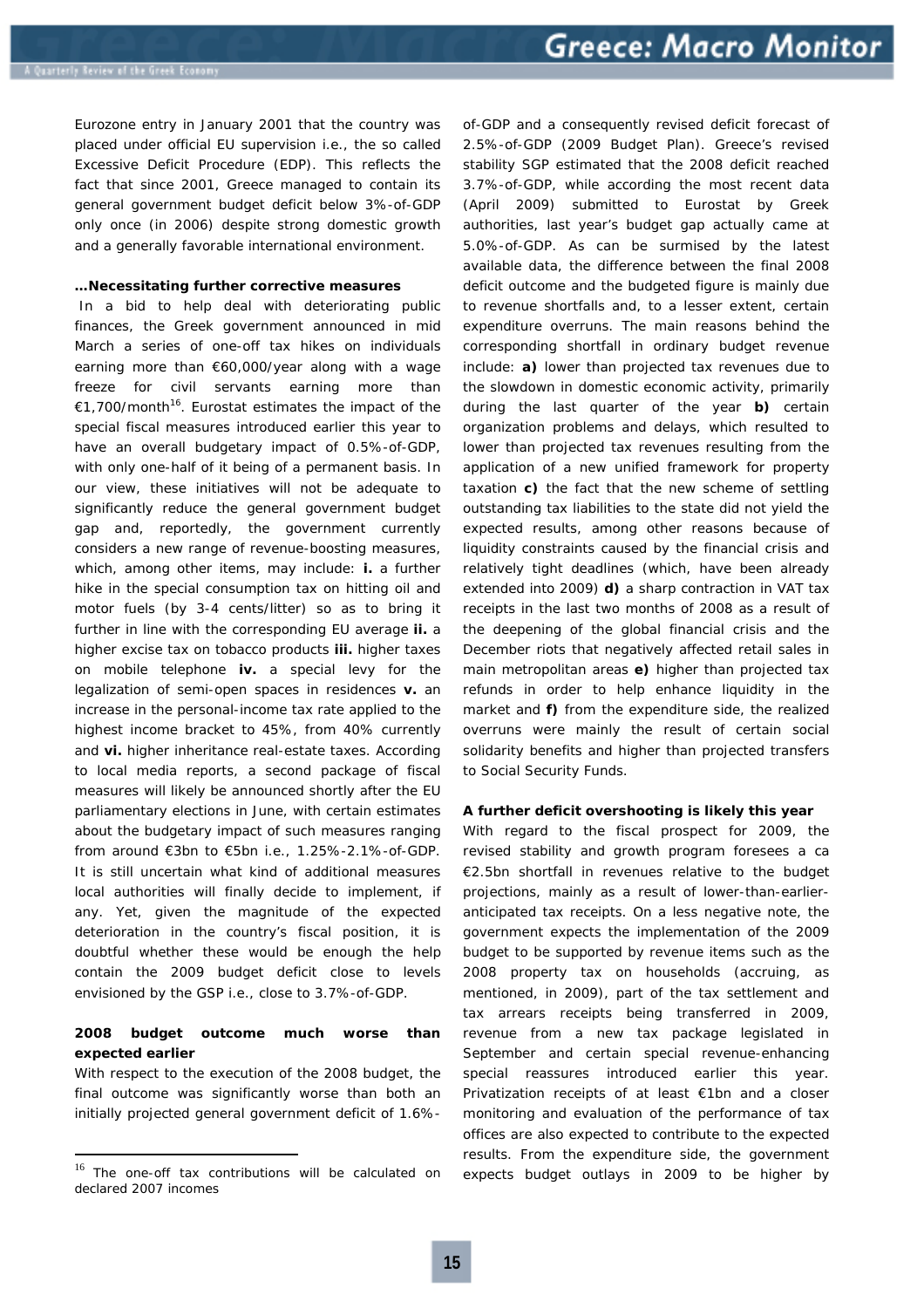€900mn relative to the corresponding estimate of the 2009 budget as a result of increased financing needs of social security funds and the required adjustment in the system of remuneration of healthcare personnel in order to conform to EU Directives. The government promises to implement a series of measures aiming to contain primary spending this year which, among other items, will include a closer monitoring of primary expenditure, limits to new hiring and the implementation of prudent wage policies with pay increases covering inflation. From a more intertemporal perspective, one of the key government priorities, as specified in the new SGP, is the change in the preparation, implementation and monitoring of the state budget, through the adoption of a Programme Budgeting, which will aim to establishment of a threeyear fiscal framework *(the full implementation of the programme budgeting is scheduled for 2012).* 

# **Upward revision to our forecast for the 2009 budget-deficit outcome**

Be that as it may, the government now officially targets a general government budget deficit of 3.7% of-GDP this year<sup>17</sup>. In our view, this target is ambitious in several respects and, *under the assumption of unchanged policies* we now expect a deficit outcome in excess of 6.0%-of-GDP<sup>18</sup>. The main reasons for this include our significantly-worse-thanofficially-expected forecast for real GDP growth this year, which is likely to depress budgetary revenues and put upward pressure on primary expenditure in the form of higher unemployment benefits and increased social transfers to those in need. Our more pessimistic forecast for the 2009 general government deficit outcome also reflects lingering worries over the adequacy of a multitude of recently introduced revenue-generating and expenditure-controlling measures to generate the expected results. With regard to our downwardly revised forecast of -1.0% real GDP growth this year we note that this compares with forecasts of 1.1% and 0.5% *(baseline and worstcase, respectively)* envisioned in the new stability & growth program, a -0.9% projections included in the

Commission's Spring 2009 forecasts report and growth of 0.0% or lower now expected by the Bank of Greece. The table below shows our estimates for the 2008 budget deficit outcome along our revised forecast for 2009 (data in %-of-GDP-terms).

| TABLE: 2009 budget (%-of-GDP term) |         |                    |  |  |
|------------------------------------|---------|--------------------|--|--|
|                                    | 2009    | <b>Eurobak EFG</b> |  |  |
| 1. Ordinary Budget                 | Budget  | Forecasts          |  |  |
| a. Gross ordinary revenue          | 24.7%   | 23.0%              |  |  |
| a1. Tax reinbursements             | 1.3%    | 1.4%               |  |  |
| a2. Special revenue                | $0.5\%$ | 1.0%               |  |  |
| $a3.$ Net revenue $(a-a1+a2)$      | 23.9%   | 22.7%              |  |  |
| b. Expenditure                     | 25.4%   | 27.7%              |  |  |
| b1. interest                       | 4.6%    | 5.1%               |  |  |
| b2. Primary expenditure (b-b1)     | 20.7%   | 22.5%              |  |  |
| 2. Ordinary budget (1a3-b)         | $-1.4%$ | $-5.1%$            |  |  |
|                                    |         |                    |  |  |
| 3. Public Investment Budget        |         |                    |  |  |
| a. Revenue                         | 1.4%    | 1.5%               |  |  |
| b. Expenditure                     | 3.4%    | 3.6%               |  |  |
| 4. PIB balance (3a-3b)             | $-2.0%$ | $-2.1%$            |  |  |
|                                    |         |                    |  |  |
| 5. Central gynt bal. $(2+4)$       | $-3.4%$ | $-7.2%$            |  |  |
| 6. Public surplus&adj.             | 1.4%    | 0.7%               |  |  |
|                                    |         |                    |  |  |
| 7. General gynt bal. (5+6)         | $-2.0%$ | $-6.4%$            |  |  |

Our revised projection for the evolution of ordinary budget revenue this year is based on a rather brave assumption regarding the elasticity of ordinary budget revenue with respect to nominal GDP growth *(ca 2.5 vs. an average of slightly higher than 1.0 in recent years).* It also incorporates the estimated impact of the special revenue-generating measures introduced earlier this year. Our forecasts also incorporate: **a.)** growth of primary expenditure in line with the 2009 budget target *(+9.1% YoY)* - *an admittedly optimistic assumption, especially in view of the latest data for the budget execution in Q1 2009 (primary expenditure up 19.1%YoY)* **b.)** a €500mn overshoot in interest rate costs relative to the budget target. This is expected as a result of i. the sharp widening in Greek bond spread during the first quarter of the year and ii. higher-than-initially-projected issuance of government paper this year to meet increase spending needs. *In late April, the head of Greece´s Public Debt Management Agency (PDMA) said that the sovereign will likely borrow more than the €43.7bn initially planned for this year. Market estimates are now for total government bond issuance of around €55bn, some €43.3bn of which has already been raised.* **c.)** a broadly flat reading for the overall balance of social security surpluses and other adjustments *(i.e., the socalled white whole of the budget)* relative to last year. In 2008, this item recorded a much lower than projected surplus *(ca €1.8bn vs. €4.7bn expected)*. For the current year, the 2009 budget forecasts a 24% YoY in the aforementioned surplus.

<sup>17</sup> 2008 Update of the Hellenic Stability & Growth Programme 2008-2010

<sup>18</sup> In its new macroeconomic projections for the euro area, the European Commission expects the Greek general government budget deficit to rise to 5.1%-of-GDP and to 5.7%-of-GDP in 2009 and 2010, respectively. In line with these forecasts, the Commission also expects the general government gross debt to increase to 103.4%-of-GDP in 2009 and to 108%-of-GDP next year, from 97.6%-of-GDP last year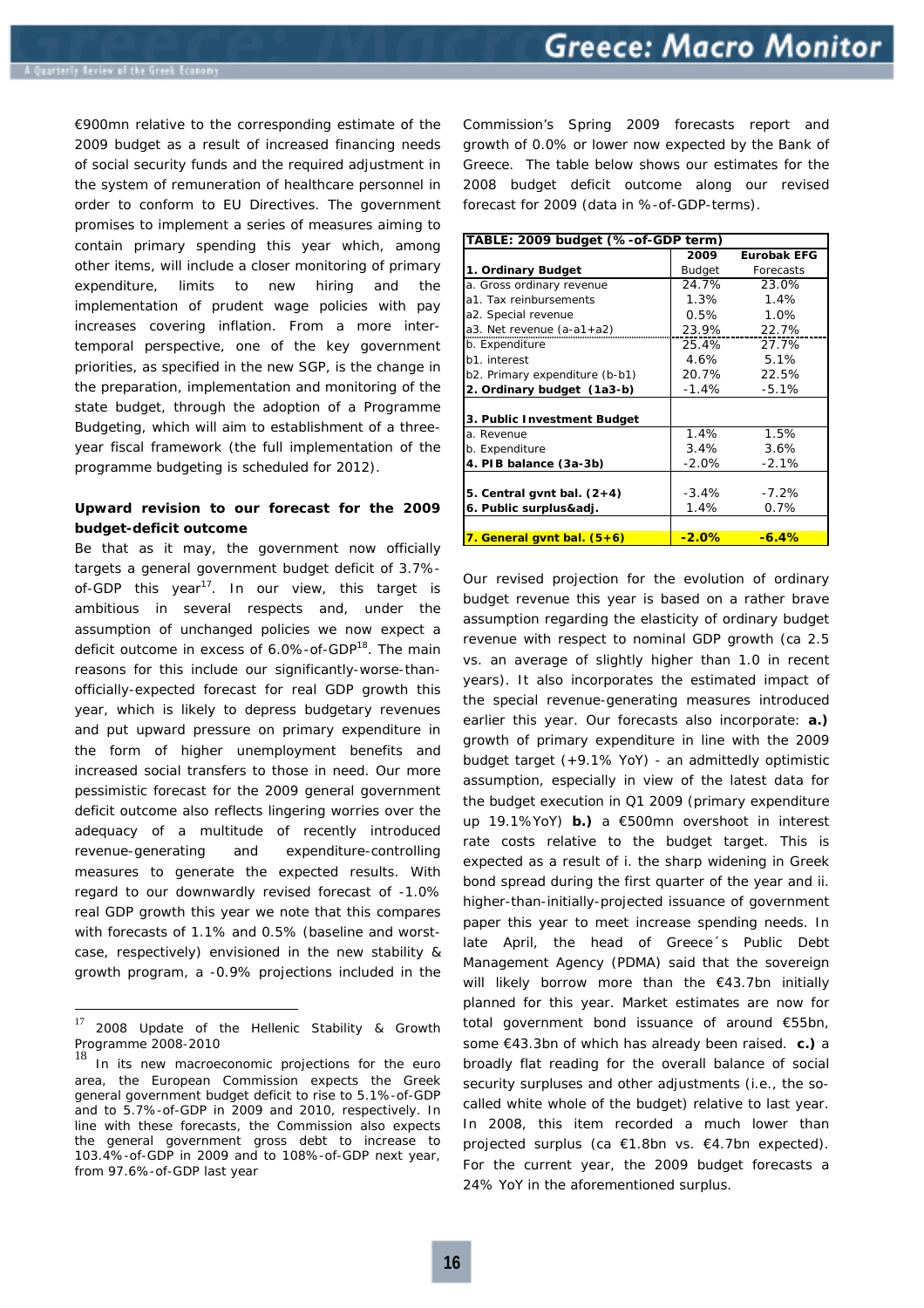Overall, we consider the above assumptions as relatively mild and, under the scenario of no further fiscal measures, we regard the balance of risks as being skewed towards an even higher budget deficit outcome this year. Under these circumstances, our forecast for Greece's gross public debt-to-GDP this year rises to around 105%-of-GDP, from 97.6%-of-GDP previously and against the most recent EU Commission forecast of 103.4%-of-GDP. Yet, as we noted earlier, the government reportedly considers a new package of corrective fiscal measures to be introduced after the EU elections. Our preliminary calculation on the likely budgetary impact of such measures *- based on relevant figures currently circulated in the local press -* still point to an overall deficit outcome in excess of 5%-of-GDP this year.

| √y growth           | 2009    | 2010    |
|---------------------|---------|---------|
| <b>Real GDP</b>     | O 9     |         |
| Private Cons.       | () 4    | 75      |
| Public cons.        | 1 Q     |         |
| GECE                | -5.6    |         |
| Exports g&s         | $-7.3$  | 0 R     |
| Imports g&s         | -6.0    |         |
| HCPI period avrg    | 18      | 2.3     |
| Budget bal. (% GDP) | $-5.1$  | $-5.7$  |
| Public debt (% GDP) | 103.4   | 108.0   |
| C/A balance (% GDP) | $-11.5$ | $-11.9$ |
| Unempl. rate        |         |         |

## **European Commission forecasts**

Source: EC Economic Forecast, Spring 2009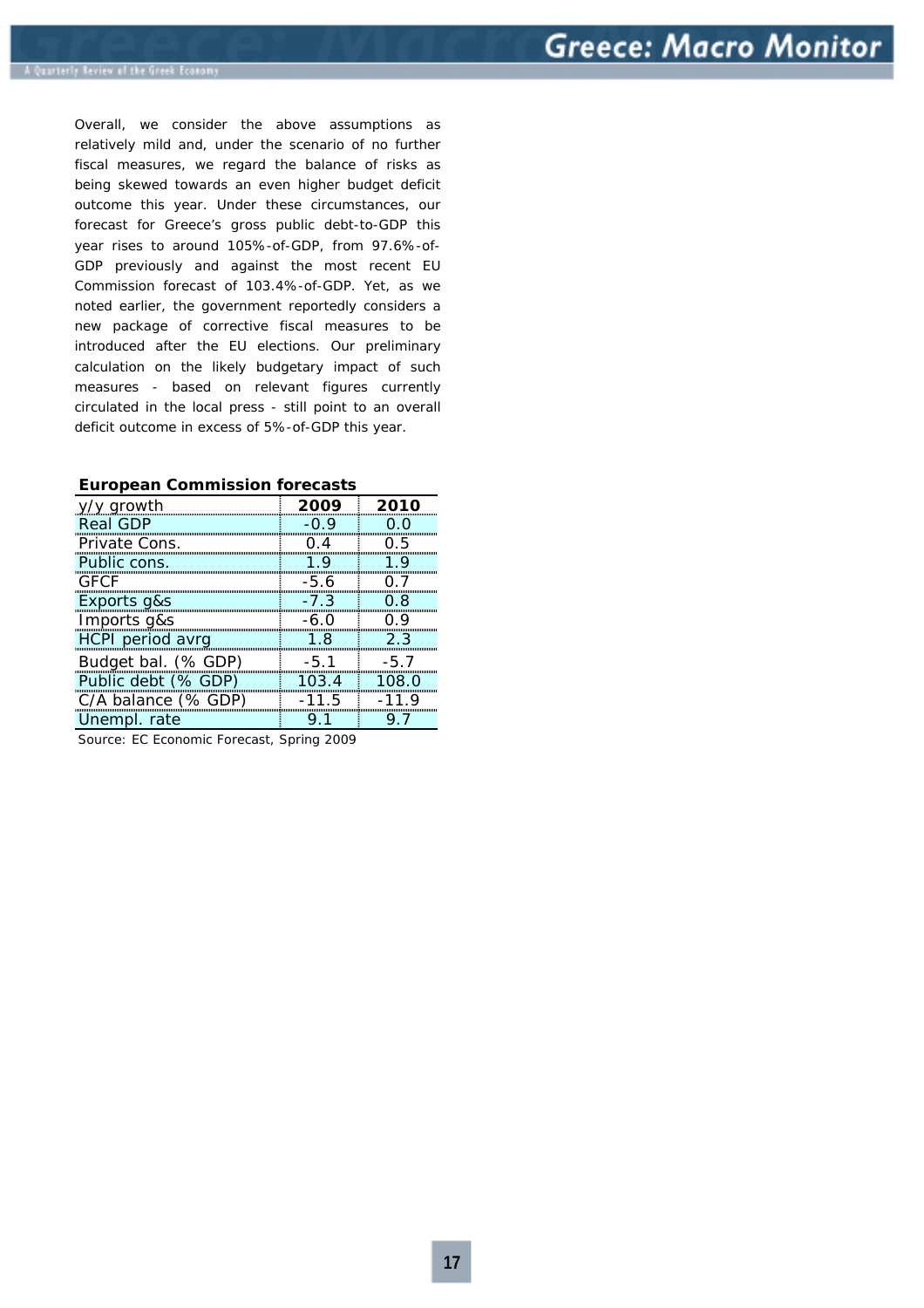# **Focus: Greek tourism industry**   *Recent developments & prospects*

- **There is little doubt that the Greek tourism industry is heading for its worst post-war era recession**
- **Yet, some recent survey data suggest that the demand for tourism services may be stabilizing, albeit at very depressed levels relative to the past periods**
- **Moreover, survey data regarding current and future price levels suggest an effort by the industry to defend profit margins, at least in the hotels and restaurants sector**

The severity of the economic downturn<sup>1</sup> is vividly reflected in the recent weak reading in a range of consumer and business confidence indicators. Greece's tourism sector is expected to experience a severe downturn this year, as demand for tourism and leisure services is sharply lower worldwide and, especially, in Greece's major exports markets *(US, UK, Germany, Italy and other Euroarea countries)*. The following brief takes a closer look on the recent performance of a number of confidence indicators for the Greek services sector, namely the subgroupings that refer to "hotels and restaurants" and the "travel agencies, tour operator and tourist assistance" activities.

#### **1. Business Confidence in the sector remains at depressed levels**

As figure 1 suggests, sentiment in the sector has already witnessing a significant downturn. Readings *(survey balances)* in the "hotels and restaurants" have turned solidly negative since December 2008, whereas pessimism is currently the prevalent sentiment among tour operators, travel agencies and the tourist assistance companies *(henceforth TAs & TOs).* 

# **Figure 1**



# **Sentiment in the tourism industry turns south** *(grey areas indicate recessions)*

In fact, TAs & TOs remain more pessimistic about industry prospects when compared to both the Greek hotels and restaurants owners and their European peers in the services sector as a whole. Furthermore, the available history of relevant confidence indicators shows that TAs & TOs confidence is currently at record lows. These entrepreneurs appear to possess a "better information set" relative to hotel and restaurant owners, having "sensed" the downturn in demand earlier than the rest of the entrepreneurs in the sector. As such, Figure 1 vividly underscores a bleaker outlook for the Travel & Tourism sector in Greece for the coming months.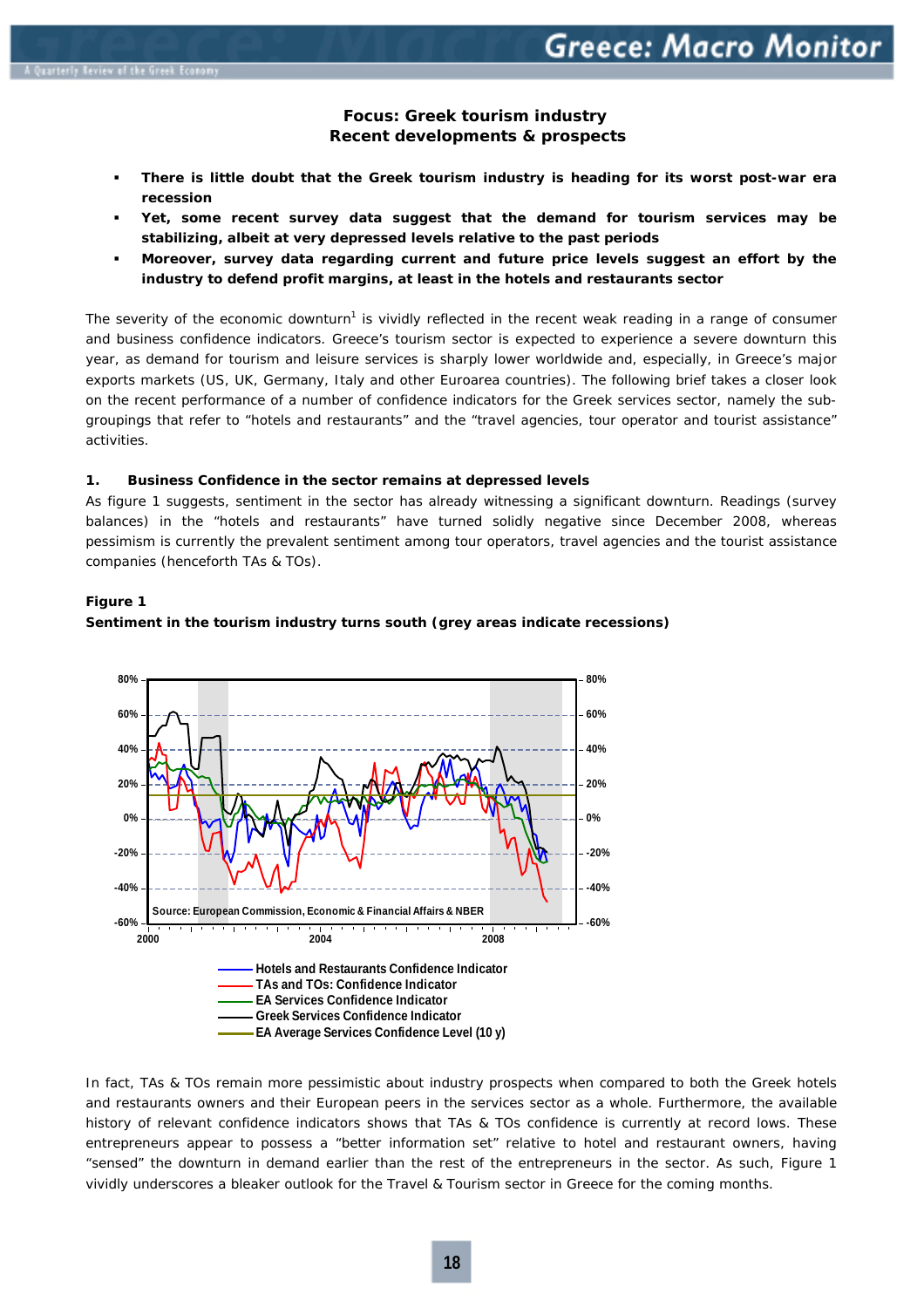# **Figure 2**







Focusing on 3-month-ahead expectations, the most recent survey readings *(April 2009)* suggest that the pace of demand declines may be loosing momentum. In Figure 2, the demand outlook appears to be stabilizing, albeit at very depressed levels. Both hotels and restaurants owners as well as TAs & TOs appear to start feeling "less pessimistic" about future demand. Yet, it remains to be seen whether the data reflect a turnaround in demand patterns following the spring season or whether the future conceals even more unpleasant surprises for the sector as a whole. Figures 1 and 2 reveal that confidence data are rather choppy, even in recovery phases so the evidence of stabilization in the demand outlook, as suggested by Figure 2 at least, should be evaluated with caution.

#### **2. Mixed expectations about price levels**

Lately there has been a lot of debate with regard to the pricing of tourism services in Greece, as price levels have traditionally been viewed as the Achilles' heel of the country's competitiveness in general. Within the current deflationary environment, it makes sense to pursue price competitiveness as long as standards do not suffer, especially when competitors offer hefty discounts to potential customers. As such, domestic entrepreneurs will need to strike a balance between diminished profit margins, cost cutting and quality of services offered. Figure 3 shows a dichotomy in views between hotel & restaurant owners and TAs & TOs. It appears that the former are more optimistic on prices than the latter. This optimism may reflect a good spring break season that may have been mainly fuelled by stronger than expected demand due to improved consumer confidence both in Greece and abroad. Econometric analysis in the form of "Granger Causality Tests", suggests strongly that hoteliers' price level expectations have a leading property over those of TAs & TOs. Hence, the latter have a "better" view on the tourism sector's performance as a whole and, especially, with respect to future demand, whereas hotel and restaurant owners usually possess a "better" outlook for the evolution of prices in the sector. This suggests a price-setting ability, even within a severely recessionary environment. While the above should be received with caution<sup>2</sup> Figure 3 suggests that the hotels and restaurants sector may be able to maintain prices at levels that may defend profit margins and the financial healthiness of the sector, at least in the short term. It remains to be seen how much demand destruction will be suffered by the current economic downturn and to what degree this will be reflected in prices. Examination of available sectoral data for the Spanish and Cypriot tourism sectors reveal a rather mixed picture regarding price levels, while the aggregate EU/EA survey data point to further deflation in the services sector.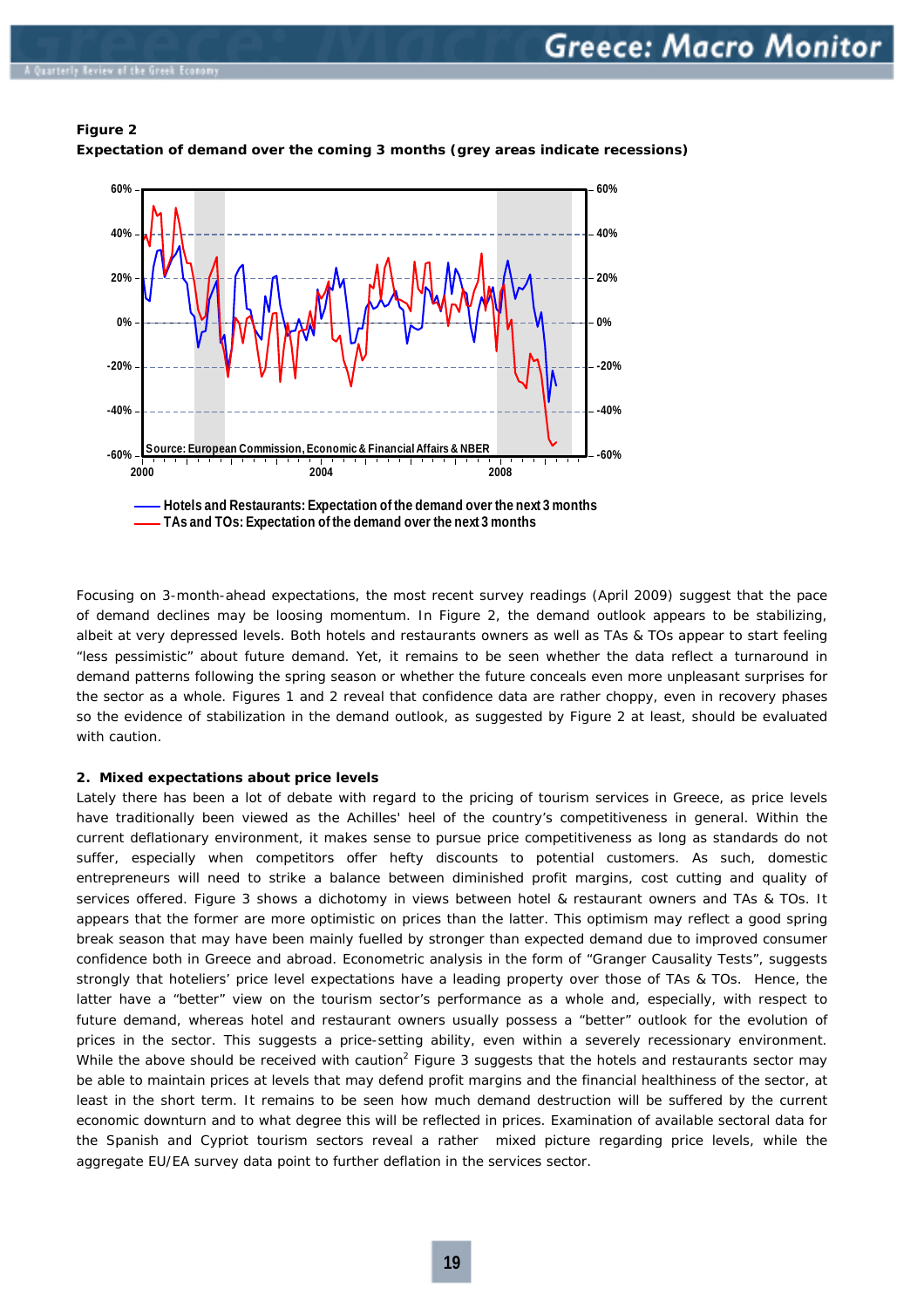# **Figure 3**



**Expectation of prices over the coming 3 months** *(grey areas indicate recessions)*

# **3. Factors weighing business**

Finally, TAs & TOs as well as hotels and restaurants owners recognize demand weakness as the most important factor currently weighing on business *(Figure 4).* Roughly one out of four TAs and TOs recognize as the 2nd most important limiting factor the financial one, possibly reflecting the weakness of consumer credit in Greece's main tourism markets, including the US and UK. Yet, financial and financing problems do not appear to be as severe for entrepreneurs in the hotel sector, as only one out of twenty cites such factors to be limiting their business. Moreover, one out of three report that there is no limiting factor currently affecting their business activities.

#### **Figure 4**

#### **Factors weighing on Business**

**(a)** 



**(Continued next page)**